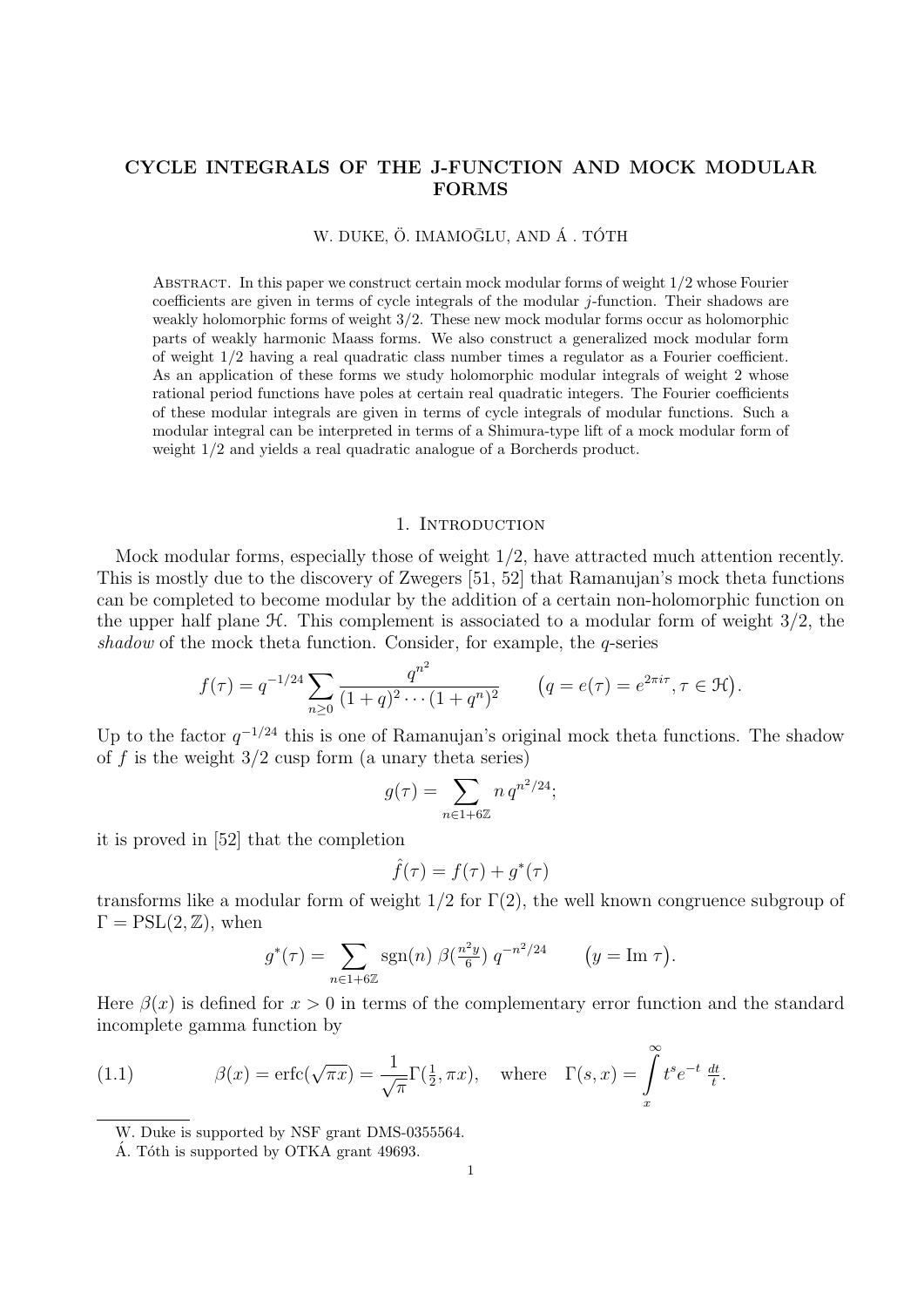Observe that the Fourier expansion of the non-holomorphic "Eichler integral"  $g^*(\tau)$  mirrors that of  $g(\tau)$ . In addition to leading to a number of new results about mock theta functions, the work of Zwegers has stimulated the study of other kinds of mock modular forms as well (see [38] and [50] for surveys on some of these developments).

In this paper we will consider mock modular forms of weight  $1/2$  for  $\Gamma_0(4)$ . In some sense this is the simplest case, but has not been treated before because the associated shadows, if not zero, cannot be cusp forms. We will show that they are nevertheless quite interesting, and have remarkable connections with cycle integrals of the modular  $j$ -function and modular integrals having rational period functions. First let us define mock modular forms precisely in this context. Let

$$
\theta(\tau) = 1 + 2q + 2q^4 + 2q^9 + 2q^{16} + \cdots
$$

be the Jacobi theta series, which is a modular form of weight  $1/2$  for  $\Gamma_0(4)$ . Set

(1.2) 
$$
j(\gamma, \tau) = \theta(\gamma \tau) / \theta(\tau) \quad \text{for } \gamma \in \Gamma_0(4).
$$

For  $k \in 1/2 + \mathbb{Z}$  say that f defined on  $\mathcal H$  has weight k for  $\Gamma_0(4)$  (or simply has weight k) if

$$
f(\gamma \tau) = j(\gamma, \tau)^{2k} f(\tau)
$$
 for all  $\gamma \in \Gamma_0(4)$ .

Let  $M_k^!$  be the space comprising functions holomorphic on  $\mathcal H$  of weight k for  $\Gamma_0(4)$  whose Fourier coefficients  $a(n)$  in the expansion  $f(\tau) = \sum_n a(n)q^n$  are supported on integers  $n \geq -\infty$  with  $(-1)^{k-1/2}$  $n \equiv 0, 1 \pmod{4}$ .

Specializing now to the case of weight  $1/2$ , let  $\mathcal{E}(z)$  be the entire function given by any of the following formulas

(1.3) 
$$
\mathcal{E}(z) = \int_0^1 e^{-\pi z u^2} du = \frac{\text{erf}(\sqrt{\pi z})}{2\sqrt{z}} = \sum_{n=0}^\infty \frac{(-\pi z)^n}{(2n+1)n!}.
$$

For any  $g(\tau) = \sum_{n} b_n q^n \in M_{3/2}^!$  we define the non-holomorphic Eichler integral of g by

(1.4) 
$$
g^*(\tau) = -4\sqrt{y} \sum_{n \leq 0} b_n \mathcal{E}(4ny) q^{-n} + \sum_{n > 0} \frac{b_n}{\sqrt{n}} \beta(4ny) q^{-n}.
$$

Let  $f(\tau) = \sum_n a_n q^n$  be holomorphic on  $\mathcal H$  and such that its coefficients  $a_n$  are supported on integers  $-\infty < n \equiv 0, 1 \pmod{4}$ . We will say that  $f(\tau)$  is a mock modular form of weight  $1/2$ for  $\Gamma_0(4)$  if there exists a  $g \in M^!_{3/2}$ , its shadow, so that

$$
\hat{f}(\tau) = f(\tau) + g^*(\tau)
$$

has weight  $1/2$  for  $\Gamma_0(4)$ . Denote by  $\mathbb{M}_{1/2}$  the space of all mock modular forms of weight  $1/2$ for  $\Gamma_0(4)$ . Obviously  $M_{1/2}^1 \subset M_{1/2}$  but it is not at all clear that there are any non-modular mock modular forms.

We will show that they do exist and that they are related to the work of Borcherds and Zagier on traces of singular moduli of the classical  $j$ -function

$$
j(\tau) = q^{-1} + 744 + 196884 q + \cdots.
$$

It is well-known and easily shown that  $\mathbb{C}[j]$ , has a unique basis  $\{j_m\}_{m\geq 0}$  whose members are of the form  $j_m(\tau) = q^{-m} + O(q)$ . For example

(1.5) 
$$
j_0 = 1, \quad j_1 = j - 744, \quad j_2 = j^2 - 1488j + 159768, \dots
$$

Here  $j_1(\tau)$  is the normalized Hauptmodule for Γ. In this paper, unless otherwise specified, d is assumed to be an integer  $d \equiv 0, 1 \pmod{4}$  and is called a discriminant if  $d \neq 0$ . For each discriminant d let  $\mathcal{Q}_d$  be the set of integral binary quadratic forms of discriminant d that are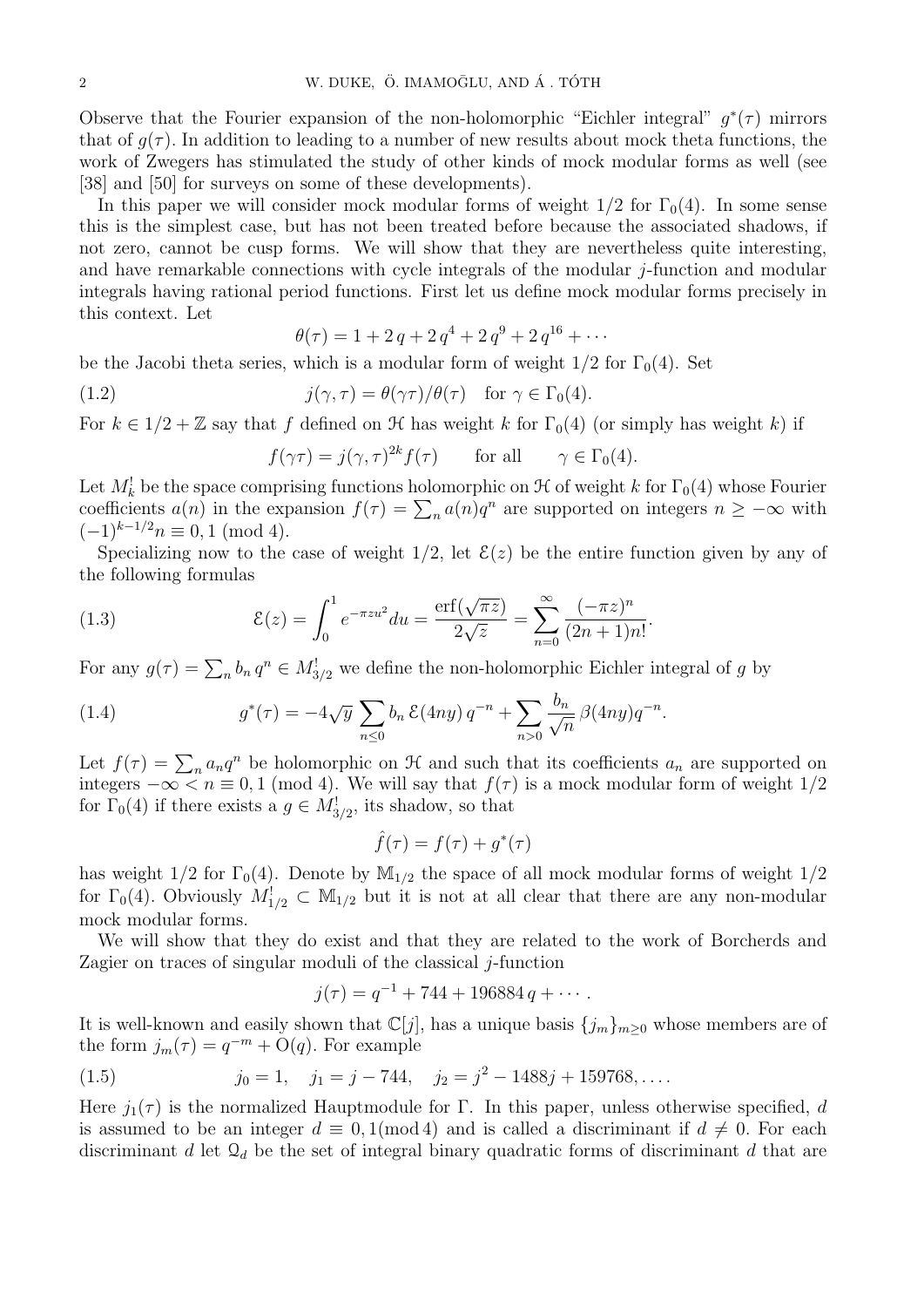positive definite if  $d < 0$ . The forms are acted on as usual by Γ, resulting in finitely many classes Γ $\mathcal{Q}_d$ . Let Γ<sub>Q</sub> be the group of automorphs of Q (see section 3 for more details).

Suppose that  $d < 0$ . For  $Q \in \mathcal{Q}_d$  and  $\tau_Q$  a root of Q in H, the numbers  $j_1(\tau_Q)$  are known by the classical theory of complex multiplication to form a  $Gal(\bar{Q}/\mathbb{Q})$ -invariant set of algebraic integers, so that their weighted sum

(1.6) 
$$
\mathrm{Tr}_d(j_1) = \sum_{Q \in \Gamma \backslash \mathcal{Q}_d} |\Gamma_Q|^{-1} j_1(\tau_Q)
$$

is an integer. A beautiful theorem of Zagier [49] asserts that these integers give the Fourier coefficients of a weight 3/2 weakly holomorphic form in  $\mathbf{T}_{-}(\tau) \in M^!_{3/2}$ :

(1.7) 
$$
\mathbf{T}_{-}(\tau) = -q^{-1} + 2 + \sum_{d \leq 0} \mathrm{Tr}_{d}(j_{1})(d)q^{|d|}
$$

$$
= -q^{-1} + 2 - 248 q^{3} + 492 q^{4} - 4119 q^{7} + 7256 q^{8} + \cdots
$$

A natural question is whether one can give a similar statement for the numbers  $Tr_d(j_1)$ defined for non-square  $d > 0$  by

(1.8) 
$$
\mathrm{Tr}_d(j_1) = \frac{1}{2\pi} \sum_{Q \in \Gamma \backslash \mathcal{Q}_d} \int_{C_Q} j_1(\tau) \frac{d\tau}{Q(\tau, 1)}.
$$

Here  $C_Q$  is any smooth curve from any  $z \in \mathcal{H}$  to  $g_Q z$ , where  $g_Q$  is a certain distinguished generator (see (3.1)) of the infinite cyclic group  $\Gamma_Q$  of automorphs of Q. Note:  $Tr_d(j_1)$  is well-defined. We will see that the generating function

(1.9) 
$$
\mathbf{T}_{+}(\tau) = \sum_{d>0} \mathrm{Tr}_{d}(j_{1}) q^{d}
$$

(with a suitable definition of  $Tr_d(j_1)$  when d is a perfect square) defines a mock modular form of weight  $1/2$  for  $\Gamma_0(4)$  with shadow  $\mathbf{T}_-(\tau)$  from (1.7).

**Theorem 1.** The function  $\widehat{\mathbf{T}}_{+}(\tau)$  on  $\mathcal{H}$  defined by

$$
\widehat{\mathbf{T}}_{+}(\tau) = \mathbf{T}_{+}(\tau) + \mathbf{T}_{-}^{*}(\tau)
$$
\n
$$
= \sum_{d>0} \operatorname{Tr}_{d}(j_{1}) q^{d} + 4\sqrt{y} \mathcal{E}(-4y) q - 8\sqrt{y} + \sum_{d<0} \frac{\operatorname{Tr}_{d}(j_{1})}{\sqrt{|d|}} \beta(4|d|y) q^{d}
$$

has weight  $1/2$  for  $\Gamma_0(4)$ .

Zagier [49] showed that  $g_1(\tau) = \mathbf{T}_-(\tau)$  from (1.7) is the first member of a basis  ${g_d}_{0 < d \equiv 0,1(4)}$ for  $M_{3/2}^!$ , where for each  $d > 0$  the function  $g_d(\tau)$  is uniquely determined by having a q-expansion of the form<sup>1</sup>

(1.10) 
$$
g_d(\tau) = -q^{-d} + \sum_{\substack{n \leq 0 \\ n \equiv 0,1(\text{mod }4)}} a(d,n)q^{|n|}.
$$

We define  $a(d, n) = 0$  unless  $d, n \equiv 0, 1 \pmod{4}$ . For  $d \leq 0$  consider the "dual" form

(1.11) 
$$
f_d(\tau) = q^d + \sum_{n>0} a(n, d) q^n.
$$

<sup>&</sup>lt;sup>1</sup>This is the negative of the  $g_d(\tau)$  defined in [49].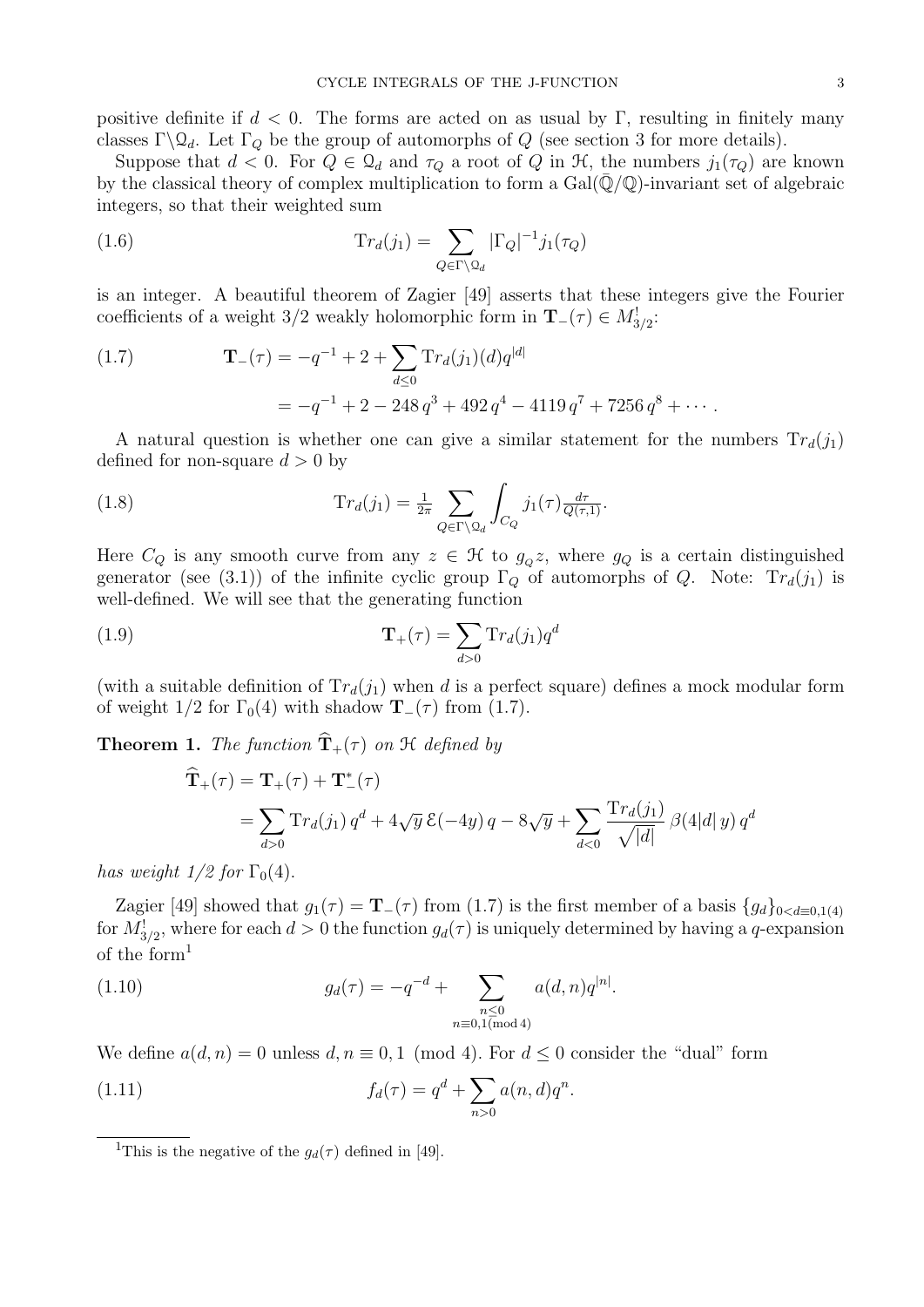As was shown in [49], the set  $\{f_d\}_{d\leq 0}$  coincides with the basis given by Borcherds [2] for  $M^!_{1/2}$ . Thus  $f_0(\tau) = \theta(\tau)$  and the first few terms of the next function are

$$
f_{-3}(\tau) = q^{-3} - 248q + 26752q^{4} - 85995q^{5} + 1707264q^{8} + \cdots
$$

We will show that Borcherds' basis extends naturally to a basis for  $\mathbb{M}_{1/2}$ . The construction of this extension relies heavily on the spectral theory of Maass forms.

**Theorem 2.** For each  $d > 0$  there is a unique mock modular form  $f_d(\tau) \in M_{1/2}$  with shadow  $g_d(\tau)$  having a Fourier expansion of the form

(1.12) 
$$
f_d(\tau) = \sum_{n>0} a(n, d) q^n.
$$

These Fourier coefficients  $a(n, d)$  satisfy  $a(n, d) = a(d, n)$ . The set  $\{f_d\}_{d \equiv 0, 1 \pmod{4}}$  gives a basis for  $\mathbb{M}_{1/2}$ .

We have thus defined  $a(n, d)$  for all d, n with  $n > 0$ . We use them to evaluate certain twisted traces, which we now define. Suppose that  $D > 0$  is a fundamental discriminant. There is a function  $\chi_D : \mathcal{Q}_{dD} \to \{-1,1\}$  defined below in (3.2) that restricts to a real character (a genus character) on the group of primitive classes and can be used to define a general twisted trace for  $dD$  not a square by

(1.13) 
$$
\mathrm{Tr}_{d,D}(j_m) = \begin{cases} \frac{1}{\sqrt{D}} \sum \chi(Q) |\Gamma_Q|^{-1} j_m(\tau_Q), & \text{if } dD < 0 ;\\ \frac{1}{2\pi} \sum \chi(Q) \int_{C_Q} j_m(\tau) \frac{d\tau}{Q(\tau,1)} & \text{if } dD > 0, \end{cases}
$$

each sum being over  $Q \in \Gamma \backslash \mathcal{Q}_{dD}$ . We have the following evaluation, which generalizes a wellknown result of Zagier  $[49, (25)]$  to include positive d.

**Theorem 3.** Let  $a(n, d)$  be the mock modular coefficients defined in (1.11) and (1.12). Suppose that  $m \geq 1$ . For  $d \equiv 0, 1 \pmod{4}$  and fundamental  $D > 0$  with dD not a square we have

(1.14) 
$$
\mathrm{Tr}_{d,D}(j_m) = \sum_{n|m} \left(\frac{D}{m/n}\right) n a(n^2 D, d).
$$

Together with Theorem 2, Theorem 3 implies Theorem 1 after we define  $Tr_d(j_1)$  to be equal to  $a(d, 1)$  when d is a perfect square. The proof we give uses Poincaré series and a Kloosterman sum identity that generalizes a well-known result of Salié. In particular, for non-square  $dD$ with  $D > 0$ , Theorem 3 gives

(1.15) 
$$
a(D,d) = \begin{cases} \frac{1}{\sqrt{D}} \sum \chi(Q) |\Gamma_Q|^{-1} j_1(\tau_Q), & \text{if } dD < 0; \\ \frac{1}{2\pi} \sum \chi(Q) \int_{C_Q} j_1(\tau) \frac{d\tau}{Q(\tau,1)}, & \text{if } dD > 0, \end{cases}
$$

where each sum is over  $Q \in \Gamma \backslash \mathcal{Q}_{dD}$ .

Concerning the case  $m = 0$ , there exists an interesting "second order" mock modular form  $\mathbf{Z}_{+}(\tau)$  of weight 1/2 that is almost, but not quite, in  $\mathbb{M}_{1/2}$  with Fourier expansion

(1.16) 
$$
\mathbf{Z}_{+}(\tau) = \sum_{d>0} \mathrm{Tr}_{d}(1) q^{d}.
$$

Here  $Tr_d(1)$  must be defined suitably for square d while for  $d > 1$  a fundamental discriminant we have

$$
\mathrm{Tr}_d(1) = \pi^{-1} d^{-1/2} h(d) \log \epsilon_d,
$$

where  $h(d)$  is the narrow class number of  $\mathbb{Q}(\sqrt{d})$ d) and  $\epsilon_d$  is its smallest unit  $> 1$  of norm 1. A (generalized) shadow of  $\mathbf{Z}_{+}(\tau)$  is the completion of the mock modular form  $\mathbf{Z}_{-}(\tau)$  of weight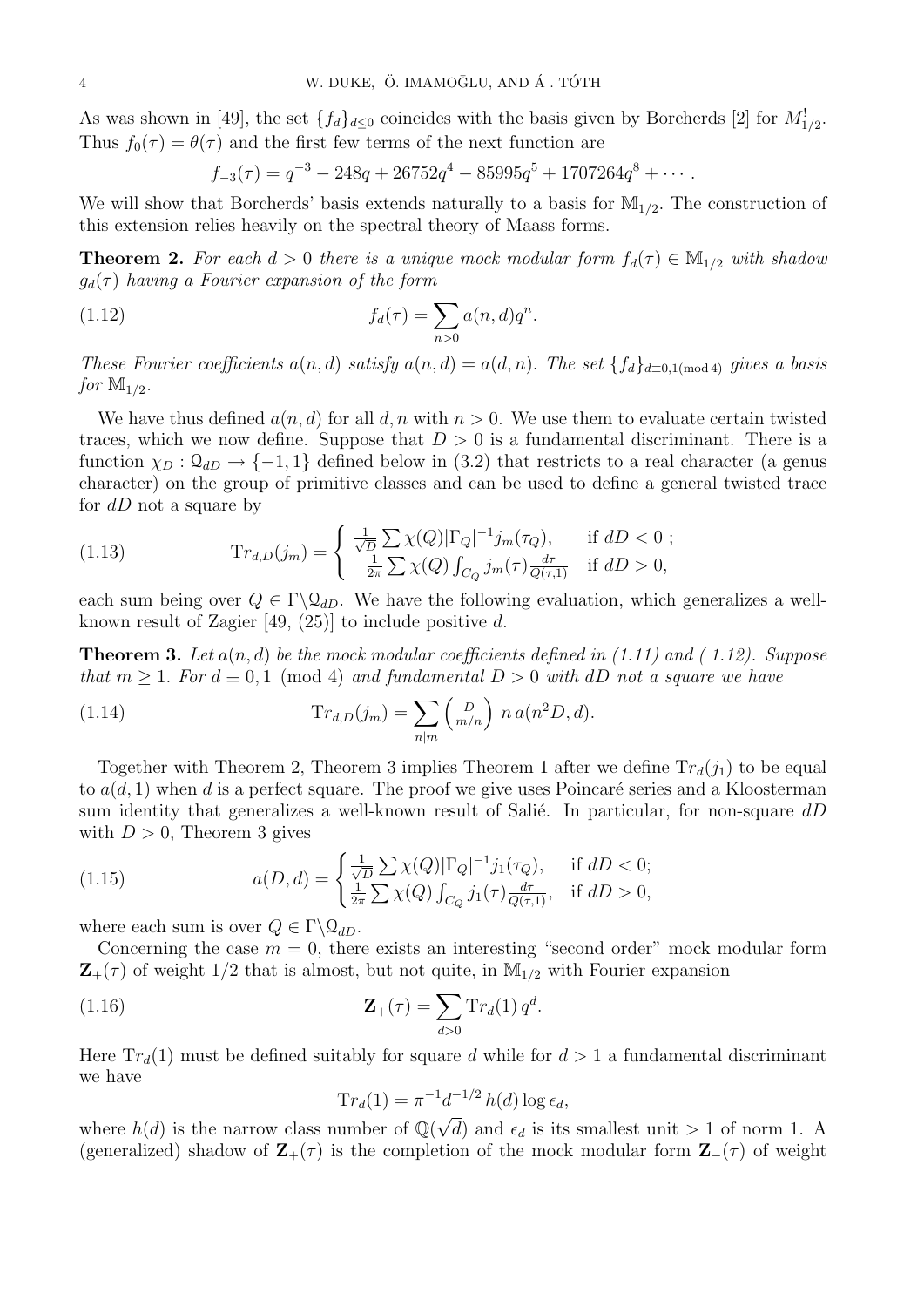$3/2$  with shadow  $\theta(\tau)$  discovered by Zagier in 1975 [47] (see also [20]) whose Fourier expansion is

(1.17) 
$$
\mathbf{Z}_{-}(\tau) = \sum_{d \leq 0} \mathrm{Tr}_{d}(1) q^{|d|}.
$$

Here for any  $d \leq 0$  we have that  $Tr_d(1) = H(|d|)$ , the usual Hurwitz class number, whose first few values are given by

$$
H(0) = -\frac{1}{12}
$$
,  $H(3) = \frac{1}{3}$ ,  $H(4) = \frac{1}{2}$ ,  $H(7) = 1$ , ...

The completion of  $\mathbf{Z}$ −( $\tau$ ), which has weight 3/2 for  $\Gamma_0(4)$  is given by

(1.18) 
$$
\widehat{\mathbf{Z}}_{-}(\tau) = \mathbf{Z}_{-}(\tau) + \frac{1}{16\pi} \sum_{n \in \mathbb{Z}} \Gamma(-\frac{1}{2}, 4\pi n^2 y) q^{-n^2}.
$$

Define for  $y > 0$  the special function

$$
\alpha(y) = \frac{\sqrt{y}}{4\pi} \int_0^\infty t^{-1/2} \log(1+t) e^{-\pi y t} dt.
$$

The next result shows that  $\mathbf{Z}_{+}(\tau)$  from (1.16) has  $\widehat{\mathbf{Z}}_{-}(\tau)$  as a generalized shadow (to be made precise later.)

**Theorem 4.** The function  $\hat{\mathbf{Z}}_+(\tau)$  whose Fourier expansion is given by

$$
(1.19) \qquad \widehat{\mathbf{Z}}_{+}(\tau) = \sum_{d>0} \mathrm{Tr}_{d}(1) q^{d} + \frac{\sqrt{y}}{3} + \sum_{d<0} \frac{\mathrm{Tr}_{d}(1)}{\sqrt{|d|}} \beta(4|d|y) q^{d} + \sum_{n \neq 0} \alpha(4n^{2}y) q^{n^{2}} - \frac{1}{4\pi} \log y,
$$

has weight  $1/2$  for  $\Gamma_0(4)$ .

The automorphic nature of  $\hat{\mathbf{Z}}_+(\tau)$  gives some reason to hope that there might be a connection between the cycle integrals of  $j$  and abelian extensions of real quadratic fields. So far this hope has not been realized.

Finally, there is an unexpected connection between mock modular forms of weight 1/2 and modular integrals having rational period functions. Define for each  $d \equiv 0, 1 \pmod{4}$ 

(1.20) 
$$
F_d(\tau) = -\mathrm{Tr}_d(1) - \sum_{m \ge 1} \left( \sum_{n|m} n a(n^2, d) \right) q^m.
$$

Note that  $F_d(\tau)$  is the derivative of the formal Shimura lift of  $f_d$ . When  $d < 0$  Borcherds showed that  $F_d$  is a meromorphic modular form of weight 2 for Γ having a simple pole with residue  $|\Gamma_Q|^{-1}$  at each point  $\tau_Q \in \mathcal{H}$  of discriminant d. Thus one has corresponding properties of the infinite product

$$
q^{-\mathrm{Tr}_d(1)} \prod_{m \ge 1} (1 - q^m)^{a(m^2, d)}.
$$

In case  $d = 0$  one finds that this product is  $\Delta(\tau)^{1/12}$ , and we have that

$$
F_0(\tau) = \frac{1}{12} - 2 \sum_{n \ge 1} \sigma(m) q^m = \frac{1}{12} E_2(\tau).
$$

This is a holomorphic modular integral of weight 2 with a rational period function:

$$
F_0(\tau) - \tau^{-2} F_0(-\tfrac{1}{\tau}) = -\tfrac{1}{2\pi i} \tau^{-1}.
$$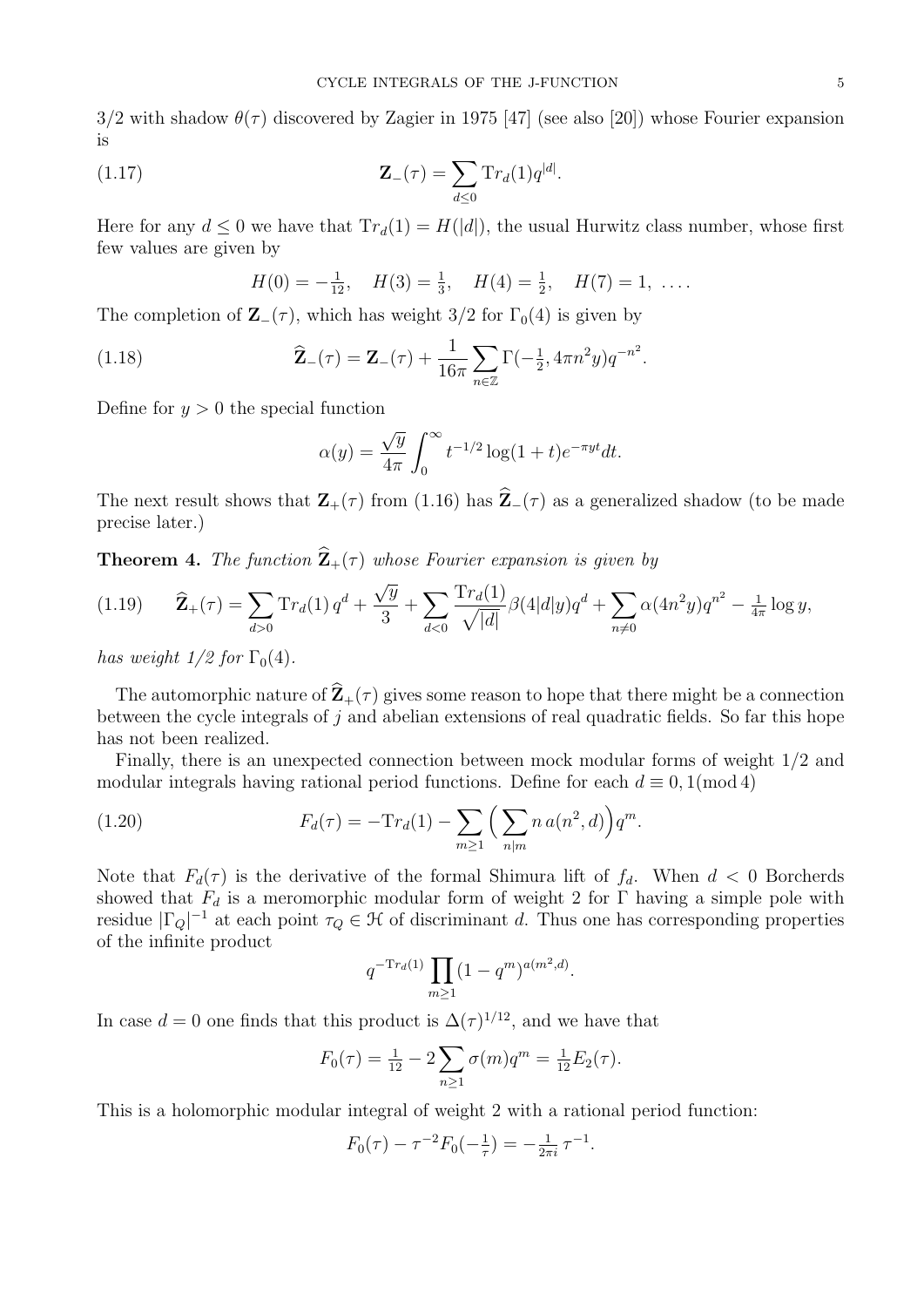**Theorem 5.** For each  $d > 0$  not a square the function  $F_d$  defined in (1.20) is a holomorphic modular integral of weight 2 with a rational period function:

(1.21) 
$$
F_d(\tau) - \tau^{-2} F_d(-\frac{1}{\tau}) = \frac{1}{\pi} \sum_{\substack{c < 0 < a \\ b^2 - 4ac = d}} (a\tau^2 + b\tau + c)^{-1}.
$$

The Fourier expansion of  $F_d(\tau)$  can be expressed in the form

$$
F_d(\tau) = -\sum_{m\geq 0} \text{Tr}_d(j_m) q^m.
$$

Note that the period function has simple poles at certain real quadratic integers of discriminant d, in analogy to the behavior of  $F_d(\tau)$  when  $d < 0$ . The existence of a holomorphic F satisfying (1.21) with growth conditions was proved by Knopp [28], [29]. He used a certain Poincaré series built out of cocycles, which was used earlier by Eichler [13], to construct it. However, it appears to be very difficult to compute  $F$  explicitly from this construction. At the end of their paper [8], Choie and Zagier raised the problem of explicit construction of a modular integral with a given rational period function. Parson [39] gave a more direct construction in weights  $k > 2$  using series of the form

$$
\sum_{a>0} (a\tau^2 + b\tau + c)^{-k/2},
$$

which are partial versions of certain hyperbolic Poincaré series studied by Zagier, but they do not converge when  $k = 2$ . In any case, the expression of the Fourier coefficients as sums of cycle integrals is not immediate from this construction, although it is possible to deduce such expressions this way, at least in higher weights, using methods from this paper. For the rational period functions that occur in (1.21) the modular integral given by  $F_d(\tau)$  also gives a real quadratic analogue of (the logarithmic derivative of) the Borcherds product.

TABLE 1. Traces for  $d < 0$ 

| m | $Tr_{-3}(j_m)$ | $Tr_{-4}(j_m)$ | $Tr_{-7}(j_m)$ | $Tr_{-8}(j_m)$ |
|---|----------------|----------------|----------------|----------------|
|   | 1/3            |                |                |                |
|   | $-248$         | 492            | $-4119$        | 7256           |
|   | 53256          | 287244         | 16572393       | 52255768       |
|   | –12288992      | 153540528      | $-67515202851$ | 377674781024   |

TABLE 2. Traces for  $d > 0$ 

| m <sub>1</sub> | $Tr_5(j_m)$                                                          | $Tr_8(j_m)$ | $Tr_{12}(j_m)$      | $Tr_{13}(j_m)$ | $Tr_{17}(i_m)$         | $Tr_{20}(j_m)$ |
|----------------|----------------------------------------------------------------------|-------------|---------------------|----------------|------------------------|----------------|
|                | $0 \perp 0.13700$                                                    | 0.19837     | 0.24202             | 0.21095        | 0.32343                | 0.33097        |
|                | $1 \mid -5.16163$                                                    |             | $-6.76613 -8.27912$ |                | $-6.49263$ $-10.65828$ | –8.36253       |
|                | $2  -11.56343 -17.92434 -21.49601 -19.16428 -28.46829 -23.93151$     |             |                     |                |                        |                |
|                | $3 \mid -14.31225 -19.50182 -24.84575 -21.99742 -34.17310 -29.69296$ |             |                     |                |                        |                |

It is interesting to examine numerical values of the traces  $\text{Tr}_d(j_m)$ . We remark that for  $d > 1$ fundamental we have the identity

(1.22) 
$$
\text{Tr}_d(j_m) = \sum_{n|m} \left(\frac{d}{m/n}\right) n^{-1} \text{Tr}_{n^2d}(j_1).
$$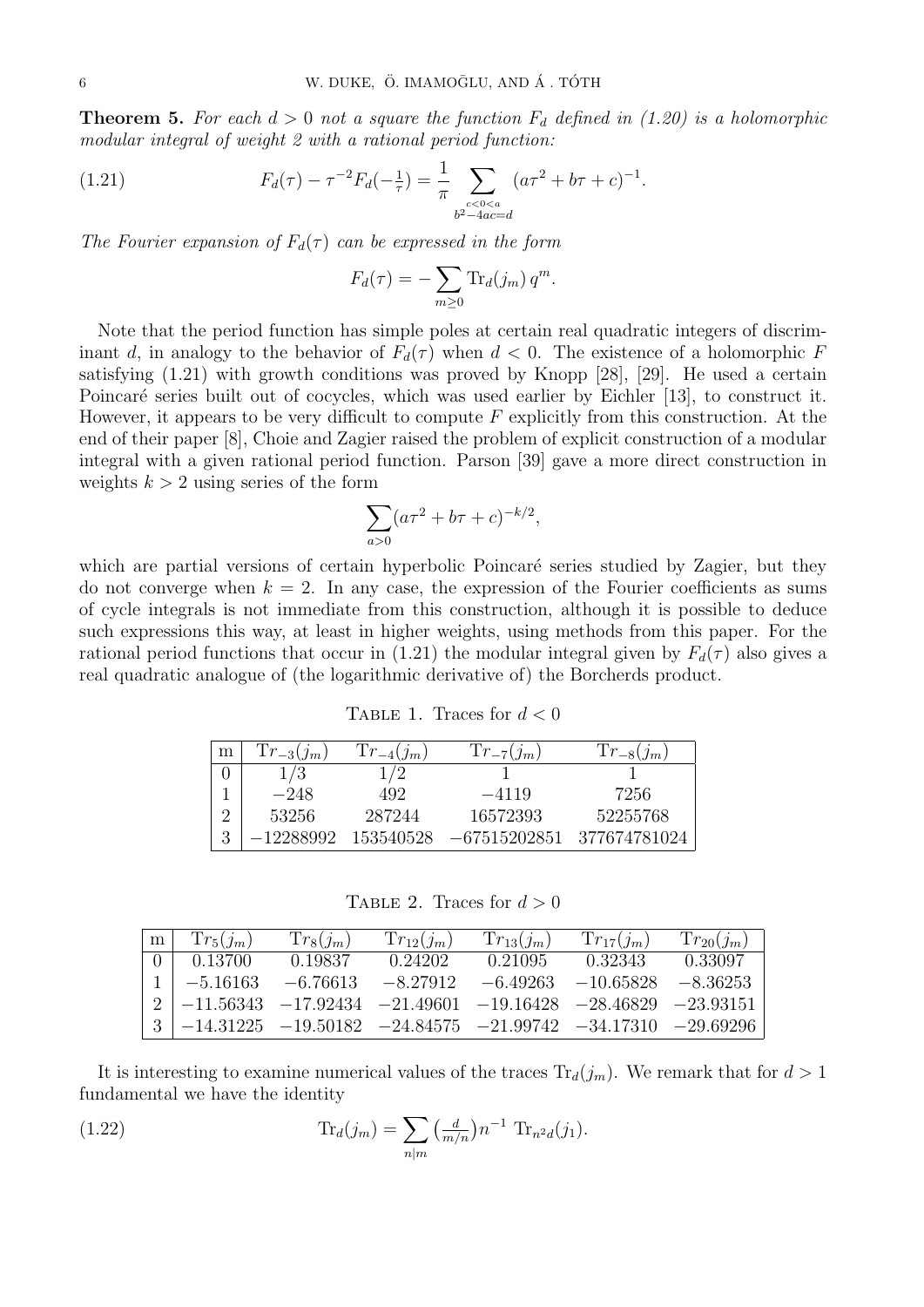This result is a consequence of a general identity on Hecke operators proved in [48]. As a numerical check, the reader can verify that the identity (1.22) holds for  $d = 5$ ,  $D = 1$  and  $m = 2$ . For  $d = 20$  there are two classes, represented by [1, 4, -1] and the non-primitive form  $[2, 2, -2]$ , and  $(1.22)$  amounts to the curious identity

(1.23) 
$$
\int_{C_{[1,4,-1]}} j_1(\tau) \frac{2d\tau}{\tau^2 + 4\tau - 1} = \int_{C_{[1,1,-1]}} j_2(\tau) \frac{d\tau}{\tau^2 + \tau - 1}.
$$

In general, a comparison shows that the traces for positive discriminants are generally much smaller than those for negative discriminants and appear to exhibit some regular growth behavior in both d and m. For non-square  $d > 1$  and  $m \in \mathbb{Z}^+$  we will see that we have the conditionally (and slowly) convergent expansion

(1.24) 
$$
\mathrm{Tr}_d(j_m) = -24\sigma_1(m)\mathrm{Tr}_d(1) + d^{-1/2} \sum_{0 < c \equiv 0(4)} S_m(d;c) \sin\left(\frac{4\pi m \sqrt{d}}{c}\right),
$$

where

$$
S_m(d;c) = \sum_{b^2 \equiv d \pmod{c}} e\left(\frac{2mb}{c}\right).
$$

It is natural to expect that the first term dominates as either m or d gets large, which would in particular imply that as  $d \to \infty$  through non-squares we have the asymptotic formula

$$
(1.25) \t\t Tr_d(j_m) \sim -24\sigma_1(m) \operatorname{Tr}_d(1).
$$

Such a result is known for negative discriminants (see [9]) except that then there is a large main Such a result is known for negative discriminants (see [9]) except that then there is a large main<br>term that grows like  $e^{\pi m \sqrt{|d|}}$ . If true, this asymptotic would indicate that there is tremendous cancellation in the integrals of j over the cycles when d is large, since  $Tr_d(1) \ll_{\epsilon} d^{\epsilon}$  and  $j_m$  has exponential growth in the cusp.

After seeing our paper, Y. Manin and D. Zagier told us that M. Kaneko also performed calculations of cycle integrals of the j function. Kaneko kindly sent us his paper [26], in which he calculated the individual cycle integrals numerically and observed some interesting behaviour in the distribution of their values. This behavior appears to us to be consistent with the conjectured asymptotic given above.

Finally, we remark that there is an obvious similarity between Theorem 3 and the formula of Katok and Sarnak [27] for the traces of a Maass cusp form. The main difference is that there are no Hecke eigenforms in our setting. Nevertheless, the method we use to prove Theorem 3, which involves Poincaré series and identities between Kloosterman sums, can be applied to give another proof of the Katok-Sarnak formula. It would be interesting to approach our results using a regularized theta lift. (See [16], [5] for the use of regularized theta lifts in the negative discriminants case.) Another interesting problem is to understand the nature of the traces on square discriminants.

Acknowledgements: We thank D. Zagier and the referee for numerous and extremely helpful comments on earlier versions of this paper. Duke and Tóth gratefully acknowledge the generous support of the Forschungsinstitut für Mathematik at ETH Zürich for this research. They also thank Marc Burger and the staff of FIM for providing a stimulating and comfortable atmosphere during their visits to Zürich.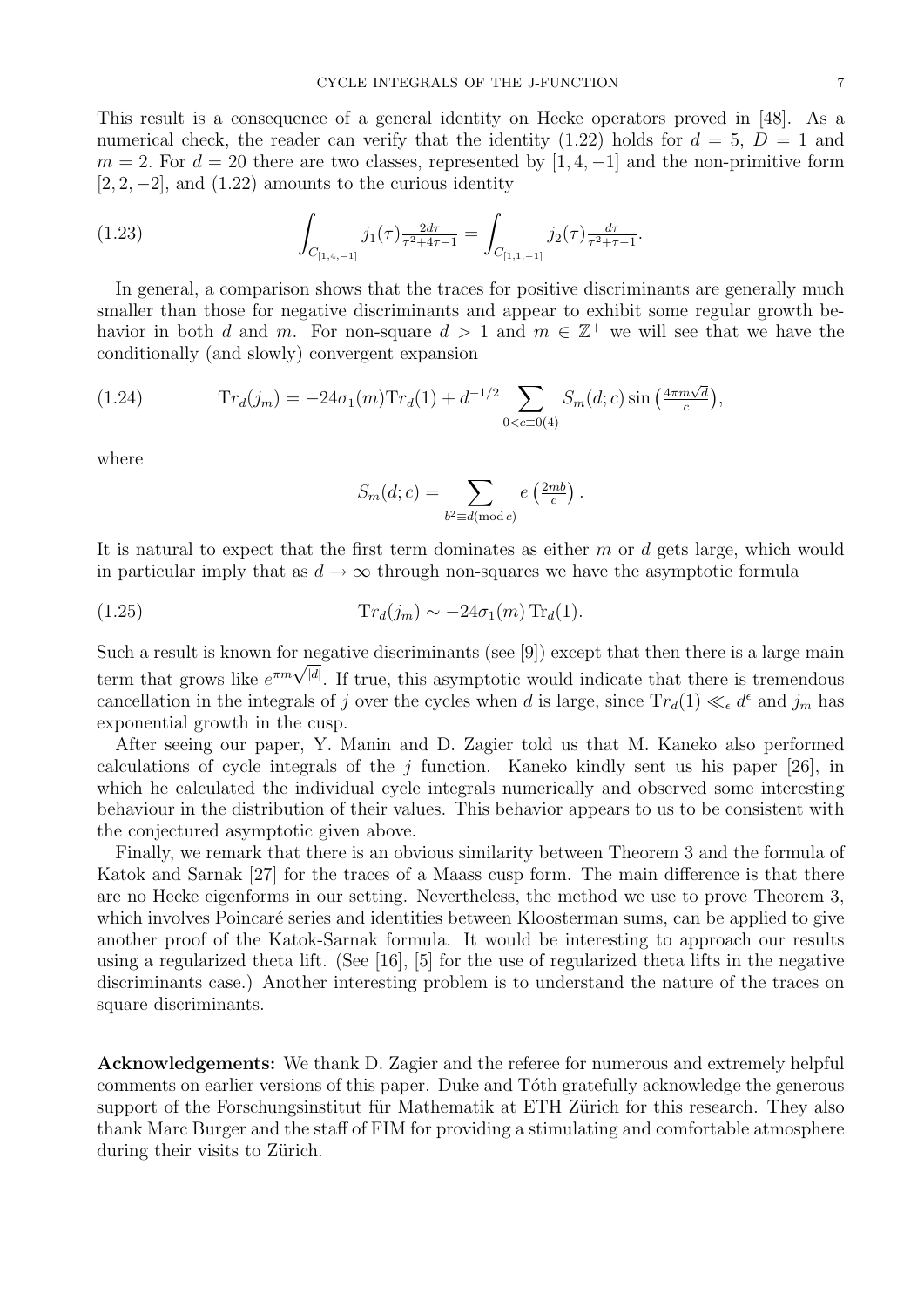### 2. Weakly harmonic modular forms

We begin by proving Theorem 2 using the theory of weakly harmonic forms. Set  $k \in 1/2+\mathbb{Z}$ . If f of weight k for  $\Gamma_0(4)$  is smooth, for example, it will have a Fourier expansion in each cusp. For the cusp at  $i\infty$  we have the Fourier expansion

(2.1) 
$$
f(\tau) = \sum_{n} a(n; y)e(nx)
$$

which, if f is holomorphic, has  $a(n; y) = a(n)e(niy)$ . Set

(2.2) 
$$
f^{e}(\tau) = \sum_{n \equiv 0(2)} a(n; \frac{y}{4}) e(\frac{nx}{4}) \text{ and } f^{o}(\tau) = \sum_{n \equiv 1(2)} a(n; \frac{y}{4}) e(\frac{nx}{8}) e(\frac{nx}{4}).
$$

Suppose that the Fourier coefficients  $a(n; y)$  satisfy the plus space condition, meaning that they vanish unless  $(-1)^{k-1/2}n \equiv 0, 1 \pmod{4}$ . An easy extension of arguments given in [33, p.190] shows that such an f satisfies

(2.3) 
$$
\left(\frac{2\tau}{i}\right)^{-k} f\left(-\frac{1}{4\tau}\right) = \alpha f^{e}(\tau) \quad \text{and} \quad \left(\frac{2\tau+1}{i}\right)^{-k} f\left(\frac{\tau}{2\tau+1}\right) = \alpha f^{o}(\tau)
$$

where

$$
\alpha = (-1)^{\lfloor \frac{2k+1}{4} \rfloor} 2^{-k + \frac{1}{2}}.
$$

In particular, the behavior of such an f at the cusps 0 and  $1/2$  is determined by that at i $\infty$ . Thus to check that such a form is weakly holomorphic, meaning it is holomorphic on  $\mathcal{H}$  and meromorphic in the cusps, one only needs look at the Fourier expansion at  $i\infty$ , as we have done in the Introduction. As there, let  $M_k^!$  denote the space of all such forms. Let  $M_k^+ \subset M_k^!$  denote the subspace of holomorphic forms (having no pole in the cusps) and  $S_k^+ \subset M_k^+$  the subspace of cusp forms (having zeros there).

Consider the Maass-type differential operator  $\xi_k$  defined for any  $k \in \mathbb{R}$  through its action on a differentiable function  $f$  on  $\mathcal{H}$  by

$$
\xi_k(f) = 2iy^k \frac{\overline{\partial f}}{\partial \overline{\tau}}.
$$

This operator is studied in some detail in [6]. It is easily checked that

$$
\xi_k((\gamma \tau + \delta)^{-k} f(g\tau)) = (\gamma \tau + \delta)^{k-2} (\xi_k f)(g\tau)
$$

for any  $g \in \text{PSL}(2,\mathbb{R})$ . Thus if  $f(\tau)$  has weight k for  $\Gamma_0(4)$  then  $\xi_k f$  has weight  $2-k$  and  $\xi_k f = 0$  if and only if f is holomorphic. Also  $\xi_k$  preserves the plus space condition. The weight k Laplacian can be conveniently defined by

$$
\Delta_k = -\xi_{2-k} \circ \xi_k.
$$

Specializing now to  $k = 1/2$ , suppose that h is a real analytic function on H of weight  $1/2$ for  $\Gamma_0(4)$  that is harmonic on  $\mathcal H$  in the sense that

$$
\Delta_{1/2}h = 0.
$$

By separation of variables every such h has a (unique) Fourier expansion in the cusp at  $\infty$  of the form

(2.6) 
$$
h(\tau) = \sum_{n} b(n) \mathcal{M}_n(y) e(nx) + \sum_{n} a(n) \mathcal{W}_n(y) e(nx).
$$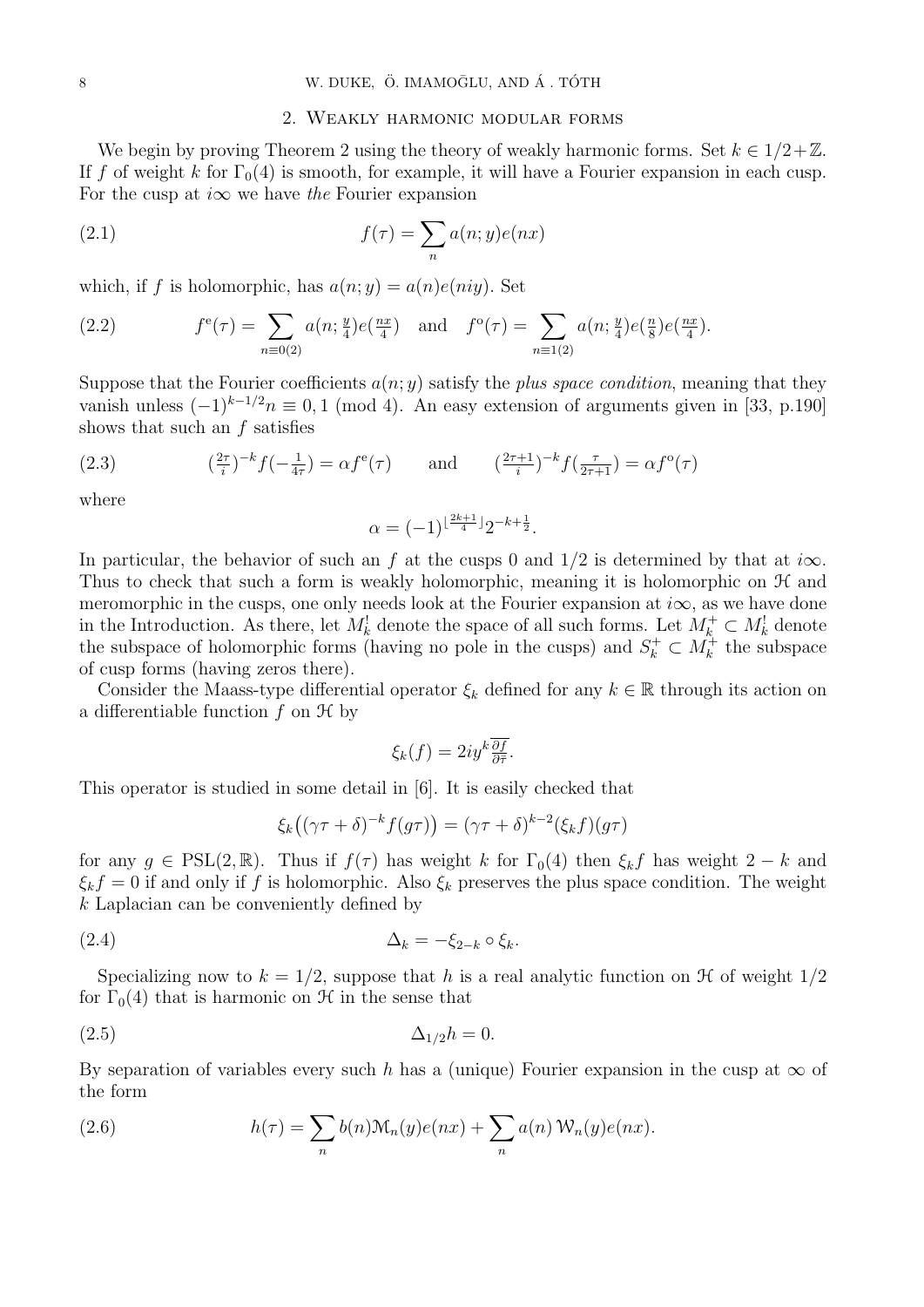The functions  $W_n(y)$  and  $M_n(y)$  in the Fourier expansion (2.6) are defined in terms of the functions  $\beta(x)$  and  $\xi(z)$  from (1.1) and (1.3) by

(2.7) 
$$
\mathcal{W}_n(y) = e^{-2\pi ny} \begin{cases} |n|^{-\frac{1}{2}} \beta(4|n|y) & \text{if } n < 0, \\ -4y^{\frac{1}{2}} & \text{if } n = 0, \\ n^{-\frac{1}{2}} & \text{if } n > 0, \end{cases}
$$

(2.8) 
$$
\mathcal{M}_n(y) = e^{-2\pi ny} \begin{cases} 1 - \beta(4|n|y) & \text{if } n < 0, \\ 1 & \text{if } n = 0, \\ 4(ny)^{\frac{1}{2}} \mathcal{E}(-4ny) & \text{if } n > 0. \end{cases}
$$

We remark that  $W_n(y)$  and  $M_n(y)$  are special cases of Whittaker functions, (see (2.16)) and we use the notation W and M to suggest this relation. More importantly, the definitions  $(2.7)$  and (2.8) make possible the complete symmetry of the Fourier coefficients of the basis to be given in the next Proposition. It becomes clear after working with them that one can define the normalization for the Fourier coefficients in different reasonable ways, each with advantages and disadvantages. Note that the function  $W_n(y)$  is exponentially decaying while  $\mathcal{M}_n(y)$  is exponentially growing in  $y$  (see  $(A.4)$ ).

Let  $H_{1/2}^!$  denote the space of all real analytic functions on  $\mathcal H$  of weight  $1/2$  for  $\Gamma_0(4)$  that satisfy (2.5), whose Fourier coefficients at  $\infty$  are supported on integers n with  $n \equiv 0.1 \pmod{4}$ and that have only finitely many non-zero coefficients  $b(n)$ . As before this is enough to control bad behavior in the other cusps. We will call such an  $h \in H_{1/2}^!$  weakly harmonic.<sup>2</sup> This space was identified by Bruinier and Funke [5] as being interesting arithmetically. It follows easily from its general properties that  $\xi_{1/2}$  maps  $H_{1/2}^!$  to  $M_{3/2}^!$  with kernel  $M_{1/2}^!$ . This is also directly visible after a calculation from  $(2.8)$  and  $(2.7)$  yields the formulas

$$
(2.9) \qquad \xi_{1/2}(\mathcal{M}_n(y)e(nx)) = 2|n|^{\frac{1}{2}}q^{-n} \qquad \xi_{1/2}(\mathcal{W}_n(y)e(nx)) = \begin{cases} 0 & \text{if } n > 0\\ -2q^{|n|} & \text{if } n \le 0. \end{cases}
$$

Given h in (2.6) with  $b(n) = 0$  for all n, we infer that  $\xi_{1/2} h \in M_{3/2}^+ = \{0\}$ . This implies that  $h \in S^+_{1/2} = \{0\}$ , and proves the following uniqueness result.

**Lemma 1.** If  $h \in H_{1/2}^!$  has Fourier expansion

(2.10) 
$$
h(\tau) = \sum_{n} b(n) \mathcal{M}_n(y) e(nx) + \sum_{n} a(n) \mathcal{W}_n(y) e(nx),
$$

then  $h = 0$  if and only if  $b(n) = 0$  for all  $n \equiv 0, 1 \pmod{4}$ .

It is now easy to explain the relation between mock modular forms and weakly harmonic ones (c.f. [50]). It follows easily from (2.7), (2.8) and (2.9), or directly, that for  $g(\tau) \in M_{3/2}^!$ 

$$
\xi_{1/2} g^*(\tau) = -2 g(\tau),
$$

where  $g^*(\tau)$  was defined in (1.4). As a consequence we see that if  $f \in M_{1/2}$  and if  $\hat{f} = f + g^*$ is its completion, then  $\hat{f} \in H^1_{1/2}$  since  $\xi_{1/2} \hat{f}(\tau) = -2g(\tau)$  so  $\Delta_{1/2} \hat{f} = 0$ . Also  $\hat{f}(\tau)$  satisfies the plus space condition. In fact it is easy to see that  $f \mapsto \hat{f}$  defines an isomorphism from  $\mathbb{M}_{1/2}$  to  $H_{1/2}^!$ . Given  $h \in H_{1/2}^!$  let  $g = -\frac{1}{2}$  $\frac{1}{2}\xi_{1/2}(h) \in M_{3/2}^!$  and take  $h^+ = h - g^*$ . It is easily checked that

<sup>&</sup>lt;sup>2</sup>The definition of harmonic weak Maass forms, for example as given in [7] and elsewhere, is more restrictive and does not apply to the non-holomorphic  $h \in H^1_{1/2}$ , so we use the terminology weakly harmonic to avoid confusion.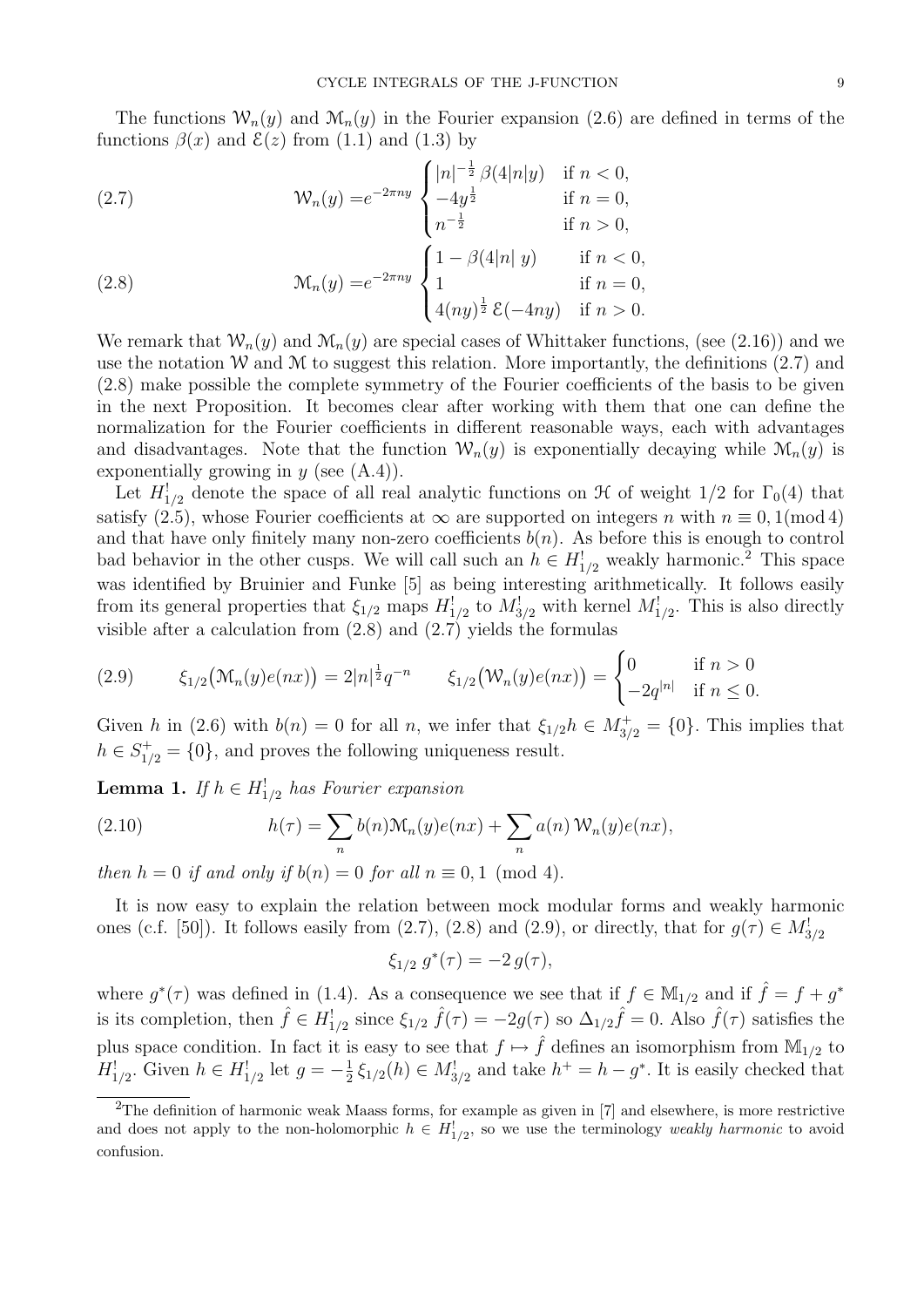$h \mapsto h^+$  gives the inverse of  $f \mapsto \hat{f}$ . Call  $h^+$  the *holomorphic part* of h. In terms of the Fourier expansion (2.6)

(2.11) 
$$
h^+(\tau) = \sum_{n \leq 0} b(n)q^n + \sum_{n > 0} a(n)n^{-1/2}q^n.
$$

The next result gives one natural basis for  $H_{1/2}^!$ .

**Proposition 1.** For each  $d \equiv 0, 1 \pmod{4}$  there is a unique  $h_d \in H_{1/2}^!$  with Fourier expansion of the form

(2.12) 
$$
h_d(\tau) = \mathcal{M}_d(y)e(dx) + \sum_{n \equiv 0,1(4)} a_d(n)\mathcal{W}_n(y)e(nx).
$$

The set  $\{h_d\}_{d=0,1\,(4)}$  forms a basis for  $H^!_{1/2}$ . The coefficients  $a_d(n)$  satisfy the symmetry relation

$$
(2.13) \t\t a_d(n) = a_n(d)
$$

for all integers  $n, d \equiv 0, 1 \pmod{4}$ . When  $d > 0$  we have

(2.14) 
$$
\xi_{1/2} h_d(\tau) = -2d^{\frac{1}{2}} g_d(\tau),
$$

where  $g_d \in M_{3/2}^!$  has Fourier expansion given in (1.10).

Theorem 2 is an immediate consequence of this proposition. We see that for  $d \leq 0$  we have that  $h_d = f_d$  from (1.11) and  $a(n, d) = n^{-1/2} a_d(n)$  unless  $n = d < 0$ , in which case  $a_d(d) = |d|^{1/2}$ . If  $d > 0$  let  $f_d(\tau) = \sum_{n>0} a(n,d)q^n$  be the holomorphic part of  $d^{-1/2} h_d$ . This gives the  $f_d(\tau)$ from Theorem 2 and we find that for  $n > 0$  we have

(2.15) 
$$
a(n,d) = (dn)^{-1/2} a_d(n).
$$

We remark that the fact we quoted from [49] that  $\{f_d\}_{d\leq 0}$  from (1.11) gives the Borcherds basis for  $M_{1/2}^!$  also follows from the symmetry relation (2.13) and (2.14) of Proposition 1.

We now turn to the construction of  $h_d$ . We will give a uniform construction using Poincaré series. Due to some delicate convergence issues that arise from this approach, we will define them through analytic continuation. For fixed s with  $\text{Re}(s) > 1/2$  and  $n \in \mathbb{Z}$  let

$$
\mathcal{M}_n(y,s) = \begin{cases} \Gamma(2s)^{-1} (4\pi |n|y)^{-\frac{1}{4}} M_{\frac{1}{4} \operatorname{sgn} n, s - \frac{1}{2}} (4\pi |n|y) & \text{if } n \neq 0, \\ y^{s - \frac{1}{4}} & \text{if } n = 0 \end{cases}
$$
  

$$
\mathcal{W}_n(y,s) = \begin{cases} |n|^{-\frac{3}{4}} \Gamma(s + \frac{\operatorname{sgn} n}{4})^{-1} (4\pi y)^{-\frac{1}{4}} W_{\frac{1}{4} \operatorname{sgn} n, s - \frac{1}{2}} (4\pi |n|y), & \text{if } n \neq 0 \\ \frac{2^{2s - \frac{1}{2}}}{(2s - 1)\Gamma(2s - 1/2)} y^{\frac{3}{4} - s}, & \text{if } n = 0, \end{cases}
$$

where M and W are the usual Whittaker functions (see Appendix A). By  $(A.6)$  and  $(A.7)$ , for  $n \neq 0$  we have that

(2.16) 
$$
\mathcal{M}_n(y) = \mathcal{M}_n(y, 3/4) \text{ and } \mathcal{W}_n(y) = \mathcal{W}_n(y, 3/4)
$$

where  $\mathcal{M}_n(y)$  and  $\mathcal{W}_n(y)$  were given in (2.8) and (2.7). However,  $\mathcal{M}_0(y) = \mathcal{W}_0(y, 3/4)$  and  $W_0(y) = M_0(y, 3/4)$ .<sup>3</sup> We also need the usual I and J-Bessel functions, defined for fixed  $\nu$  and  $y > 0$  by (see e.g. [34])

(2.17) 
$$
I_{\nu}(y) = \sum_{k=0}^{\infty} \frac{(y/2)^{\nu+2k}}{k!\,\Gamma(\nu+k+1)} \quad \text{and} \quad J_{\nu}(y) = \sum_{k=0}^{\infty} \frac{(-1)^k(y/2)^{\nu+2k}}{k!\,\Gamma(\nu+k+1)}.
$$

 $3$ This notational switching is inessential but gives a cleaner statement of Proposition 1 and some other results.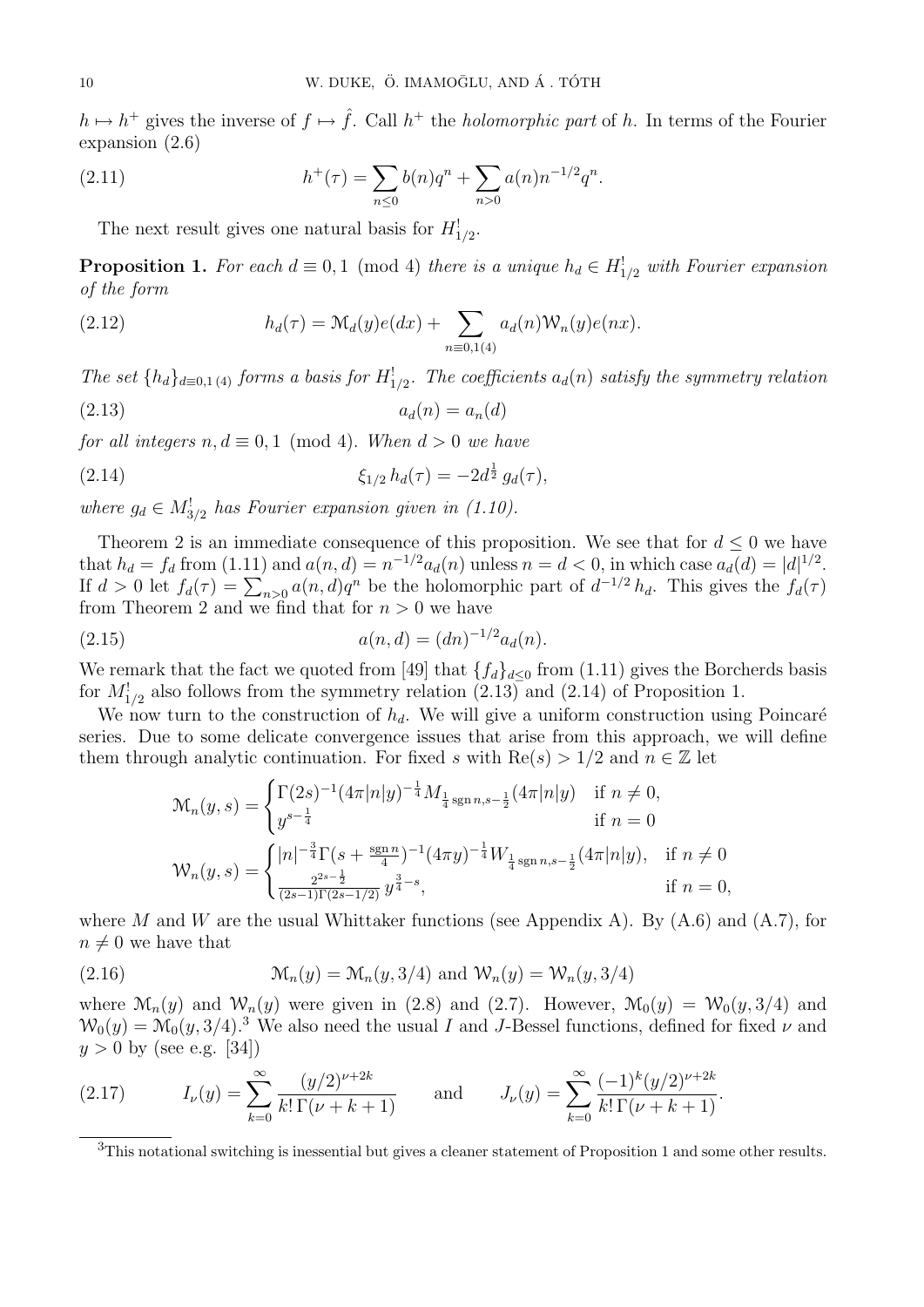For  $m \in \mathbb{Z}$  let

(2.18) 
$$
\psi_m(\tau, s) = \mathcal{M}_m(y, s)e(mx).
$$

It follows from  $(A.3)$  and  $(2.4)$  that

$$
\Delta_{1/2}\psi_m(\tau,s) = (s - \frac{1}{4})(\frac{3}{4} - s)\psi_m(\tau,s).
$$

Define the Poincaré series

$$
P_m(\tau, s) = \sum_{g \in \Gamma_{\infty} \backslash \Gamma_0(4)} j(g, \tau)^{-1} \psi_m(g\tau, s),
$$

where  $\Gamma_{\infty}$  is the subgroup of translations. By (A.5) this series converges absolutely and uniformly on compacta for Re s > 1. The function  $P_0(\tau, s)$  is the usual weight 1/2 Eisenstein series. It is clear that for  $\text{Re}(s) > 1$  and any m the function  $P_m(\tau, s)$  has weight 1/2 and that  $P_m$  satisfies

$$
\Delta_{1/2}P_m(\tau,s) = (s - \frac{1}{4})(\frac{3}{4} - s)P_m(\tau,s).
$$

As in [32], in order to get forms whose Fourier expansions are supported on  $n \equiv 0, 1 \pmod{4}$ we will employ the projection operator  $pr^+ = \frac{2}{3}$  $\frac{2}{3}(U_4 \circ W_4) + \frac{1}{3}$ , where

$$
(U_4f)(\tau) = \frac{1}{4} \sum_{\nu \bmod 4} f\left(\frac{\tau+\nu}{4}\right) \quad \text{and} \quad (W_4f)(\tau) = \left(\frac{2\tau}{i}\right)^{-1/2} f(-1/4\tau).
$$

For each  $d \equiv 0, 1 \pmod{4}$  and  $\text{Re}(s) > 1$  define

(2.19) 
$$
P_d^+(\tau, s) = \text{pr}^+(P_d(\tau, s)).
$$

**Proposition 2.** For any  $d \equiv 0, 1 \pmod{4}$  and  $Re(s) > 1$  the function  $P_d^+$  $\theta_d^{+}(\tau,s)$  has weight 1/2 and satisfies

$$
\Delta_{1/2}P_d^+(\tau,s) = (s - \frac{1}{4})(\frac{3}{4} - s)P_d^+(\tau,s).
$$

Its Fourier expansion is given by

$$
(2.20) \quad P_d^+(\tau, s) = \mathcal{M}_d(y, s)e(dx) + \sum_{n \equiv 0, 1(4)} b_d(n, s)\mathcal{W}_n(y, s)e(nx), \quad where
$$
\n
$$
(2.21) \quad b_d(n, s) = \sum_{0 < c \equiv 0(4)} K^+(d, n; c) \times \begin{cases} 2^{\frac{1}{2}}\pi |dn|^{\frac{1}{4}}c^{-1}I_{2s-1}\left(\frac{4\pi\sqrt{|dn|}}{c}\right) & \text{if } dn < 0; \\ 2^{\frac{1}{2}}\pi |dn|^{\frac{1}{4}}c^{-1}J_{2s-1}\left(\frac{4\pi\sqrt{|dn|}}{c}\right) & \text{if } dn > 0, \\ \pi^{s+\frac{1}{4}}|d+n|^{s-\frac{1}{4}}c^{-2s} & \text{if } dn = 0, \ d+n \neq 0, \\ 2^{\frac{1}{2}-2s}\pi^{\frac{1}{2}}\Gamma(2s)c^{-2s} & \text{if } d=n = 0. \end{cases}
$$

The sum defining each  $b_d(n, s)$  is absolutely convergent.

Proof. The first statement is clear. So is the last statement using the trivial bound for  $K^+(d, n; c)$  and the definitions (2.17).

For the calculation of the Fourier expansion we employ the following lemma, whose proof is standard and follows from an application of Poisson summation using an integral formula found in [15, p. 176]. See [30, Lemma 2, p. 20] or [32] for the prototype result.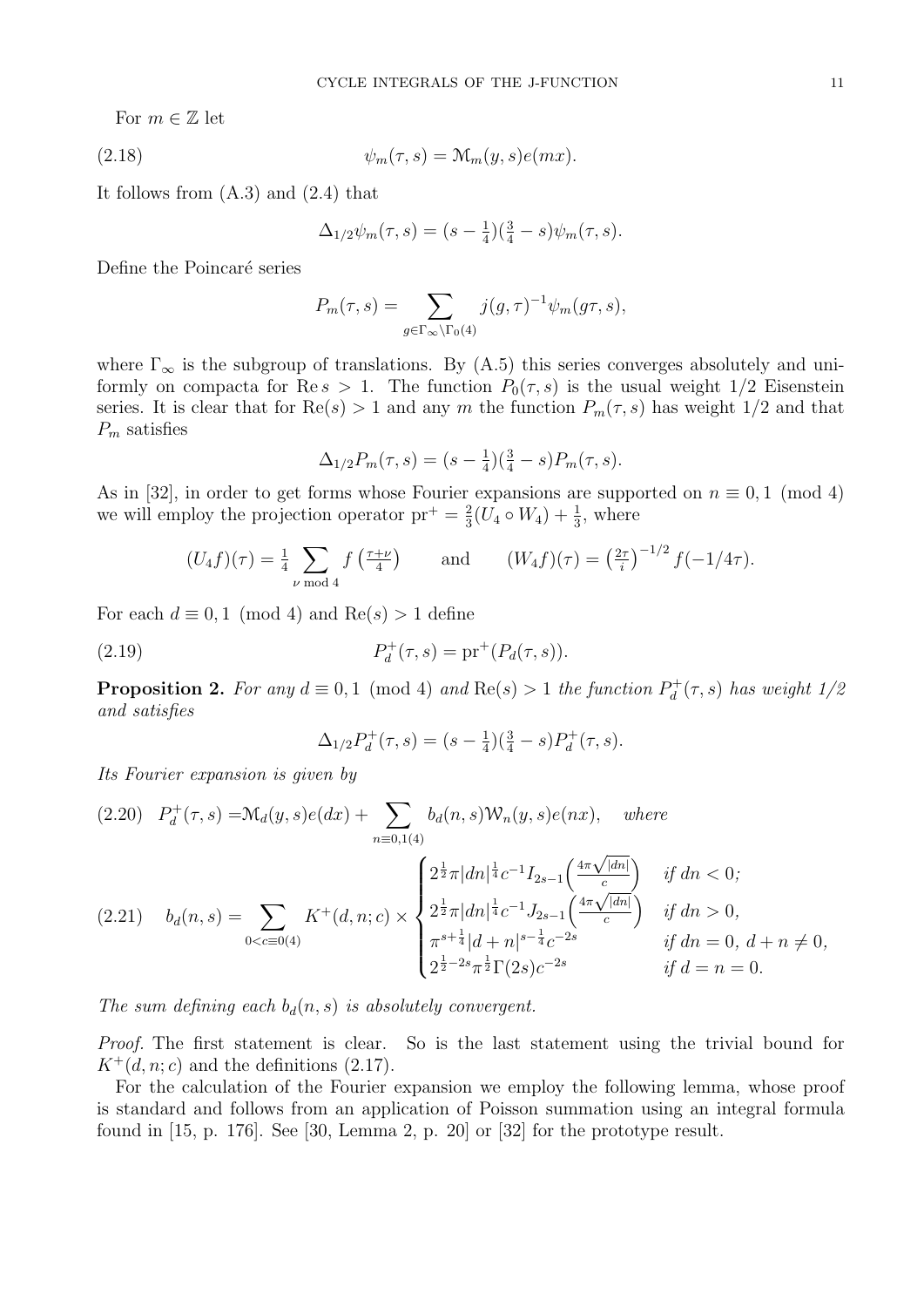**Lemma 2.** Let  $\begin{pmatrix} a & b \\ c & d \end{pmatrix} \in SL(2, \mathbb{R})$  have  $c > 0$  and suppose that  $\text{Re}(s) > 1/2$ . Then for  $\psi_m$ defined in (2.18) with any  $m \in \mathbb{Z}$ , we have

$$
\sum_{r \in Z} (c(\tau + r) + d)^{-1/2} \psi_m \left( \frac{a(\tau + r) + b}{c(\tau + r) + d}, s \right) = 2\pi i^{-1/2} \sum_{n \in \mathbb{Z}} e \left( \frac{am + nd}{c} \right) W_n(y, s) e(nx)
$$
\n
$$
\times \begin{cases}\n c^{-1} |mn|^{\frac{1}{4}} J_{2s-1} (4\pi \sqrt{|mn|} c^{-1}) & \text{if } mn > 0 \\
c^{-1} |mn|^{\frac{1}{4}} I_{2s-1} (4\pi \sqrt{|mn|} c^{-1}) & \text{if } mn < 0 \\
2^{-\frac{1}{2}} \pi^{s-\frac{3}{4}} c^{-2s} |m + n|^{s-\frac{1}{4}} & \text{if } mn = 0, m + n \neq 0, \\
\pi^{-\frac{1}{2}} (2c)^{-2s} \Gamma(2s) & \text{if } m = n = 0,\n\end{cases}
$$

where both sides of the identity converge uniformly on compact subsets of  $H$ .

With this Lemma, the computation of the Fourier coefficients parallels so closely that given in [30, pp. 18–27] in the holomorphic case that we will omit the details.  $\square$ 

It is a well-known consequence of the theory of the resolvent kernel that  $P_d(\tau, s)$  has an analytic continuation in s to  $\text{Re}(s) > 1/2$  except for possibly finitely many simple poles in  $(1/2, 1)$ . These poles may only occur at points of the discrete spectrum of  $\Delta_{1/2}$  on the Hilbert space consisting of weight  $1/2$  functions f on  $H$  that satisfy

$$
\int_{\Gamma \backslash \mathcal{H}} |f(\tau)|^2 y \, d\mu < \infty \qquad (d\mu = y^{-2} dx \, dy),
$$

and this space contains the residues.<sup>4</sup> It is easily seen from (2.19) that  $P_d^+$  $b_d^+(\tau,s)$  also has an analytic continuation to Re(s) >  $1/2$  with at most finitely many simple poles in (1/2, 1). Actually, such poles can only occur in  $(\frac{1}{2}, \frac{3}{4})$  $\frac{3}{4}$ , since by (3.7) and (2.17) the series in (2.21) giving the Fourier coefficient  $b_d(n, s)$  converges absolutely for  $\text{Re}(s) > 3/4$ . Thus for  $\text{Re}(s) > 1/2$  away from these poles the function  $P_d^+$  $\partial_d^+(\tau, s)$  has weight  $1/2$  and satisfies

$$
\Delta_{1/2}P_d^+(\tau,s) = (s - \frac{1}{4})(\frac{3}{4} - s)P_d^+(\tau,s).
$$

Furthermore a residue at  $s = 3/4$  is a weight 1/2 weakly harmonic form  $f \in H_{1/2}^!$ . In fact, the Fourier expansion of f can be obtained from that of  $P_d^+$  $\mathcal{Q}_d^+$  in (2.20) by taking residues term by term, a process that is easily justified using the integral representations for the Fourier coefficients since the convergence is uniform on compacta. This shows that the Fourier expansion of f is supported on n with  $n \equiv 0, 1 \pmod{4}$  and that it can have no exponentially growing terms. Another way to see these facts is to observe that  $f$  is the projection of the residue of  $P_d$ , which comes from the discrete spectrum. Thus by Lemma 1 applied to  $f - b(0)\theta$ , we obtain the following result.

**Lemma 3.** For each d and each  $\tau \in \mathcal{H}$  the function  $P_d^+$  $\partial_d^+(\tau,s)$  has an analytic continuation around  $s = 3/4$  with at most a simple pole there with residue

(2.22) 
$$
\text{res}_{s=3/4} P_d^+(\tau, s) = \rho_d \theta(\tau),
$$

where  $\rho_d \in \mathbb{C}$ .

When  $d = 0$  this result is well-known. In fact,  $b_0(n, s)$  can be computed in terms of Dirichlet L-functions. We have the following formulas (see e.g. [23]).

 $^{4}$ See [15, p.179] and its references, especially [40] and [14]. A very clear treatment when the weight is 0 and the multiplier is trivial is given in [36]. In particular, see Satz  $6.8$  p.60; the case of weight  $1/2$  is similar.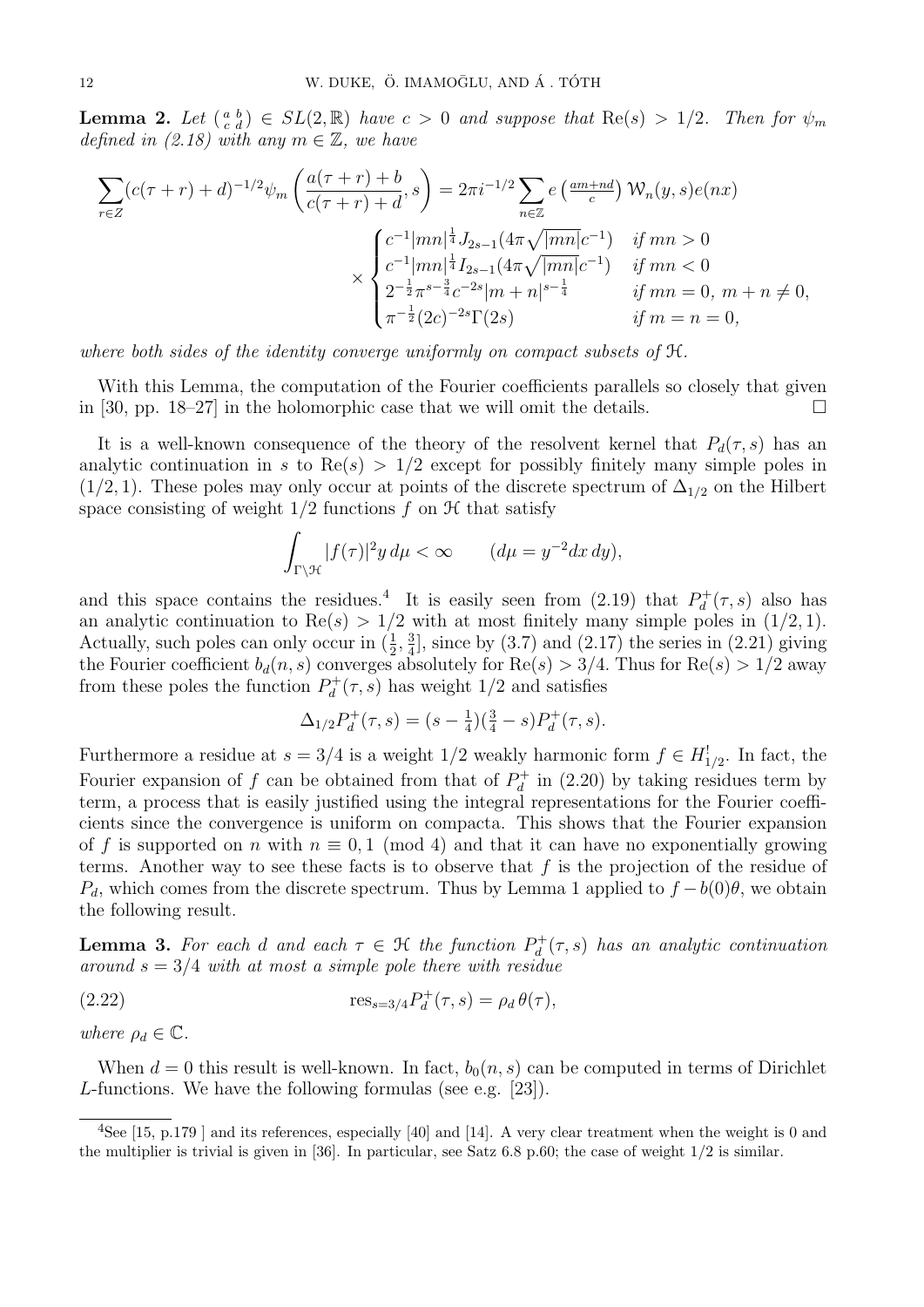**Lemma 4.** For  $m \in \mathbb{Z}^+$  and D a fundamental discriminant we have that

$$
(2.23) \qquad \sum_{n|m} \left(\frac{D}{n}\right) b_0\left(\frac{Dm^2}{n^2}, s\right) = 2^{2-4s} \pi^{s + \frac{1}{4}} m^{\frac{3}{2} - 2s} |D|^{s - \frac{1}{4}} \sigma_{4s - 2}(m) \frac{L_D(2s - \frac{1}{2})}{\zeta(4s - 1)} \quad \text{and}
$$

(2.24) 
$$
b_0(0,s) = \pi^{\frac{1}{2}} 2^{\frac{5}{2} - 6s} \Gamma(2s) \frac{\zeta(4s-2)}{\zeta(4s-1)},
$$

where  $L_D$  is the Dirichlet L-function.

By Möbius inversion, (2.23) gives for  $m \neq 0$  the identity

$$
(2.25) \t b_0(Dm^2, s) = 2^{2-4s} \pi^{s+\frac{1}{4}} |D|^{s-\frac{1}{4}} \frac{L_D(2s-1/2)}{\zeta(4s-1)} \sum_{n|m} \mu(m/n) \left(\frac{D}{m/n}\right) n^{\frac{3}{2}-2s} \sigma_{4s-2}(n).
$$

This yields a direct proof of Lemma 3 in case  $d = 0$ . Since  $b_0(d, s) = b_d(0, s)$ , which is clear from (3.4) and (2.21), a calculation using (2.25) and the (2.24) also gives the constant  $\rho_d$  in (2.22):

(2.26) 
$$
\rho_d = \begin{cases} \frac{3}{4\pi} & \text{if } d = 0, \\ \frac{6}{\pi}\sqrt{d} & \text{if } d \text{ is a non-zero square,} \\ 0 & \text{otherwise.} \end{cases}
$$

We are finally ready to define the basis functions  $h_d$ . For  $d \neq 0$  let

(2.27) 
$$
h_d(\tau, s) = P_d^+(\tau, s) - \frac{b_d(0, s)}{b_0(0, s)} P_0^+(\tau, s).
$$

It has the Fourier expansion

$$
(2.28) \t h_d(\tau, s) = \mathcal{M}_d(y, s)e(dx) - \frac{b_d(0, s)}{b_0(0, s)} y^{s - \frac{1}{4}} + \sum_{0 \neq n \equiv 0, 1(4)} a_d(n, s) \mathcal{W}_n(y, s)e(nx), \text{ where}
$$

(2.29) 
$$
a_d(n,s) = b_d(n,s) - \frac{b_d(0,s)b_0(n,s)}{b_0(0,s)}.
$$

**Lemma 5.** For each nonzero  $d \equiv 0, 1 \pmod{4}$  the function  $h_d(\tau, s)$  defined in (2.27) has an analytic continuation to  $s = 3/4$  and

$$
h_d(\tau, 3/4) = h_d(\tau) \in H^!_{1/2}.
$$

The Fourier expansion of each such  $h_d$  at  $\infty$  has the form (2.12), where for each nonzero  $n \equiv 0, 1 \pmod{4}$  we have

$$
a_d(n) = \lim_{s \to 3/4^+} a_d(n, s).
$$

Furthermore,  $a_d(0) = 2\sqrt{d}$  if d is a square and  $a_d(0) = 0$  otherwise.

*Proof.* Observe that  $h_d(\tau, s)$  defined in (2.27) is holomorphic at  $s = 3/4$ , since otherwise by Proposition 3 it would have as residue there a nonzero multiple of  $\theta(\tau)$ , which cannot happen since (2.28) does not yield the constant term in  $\theta$ . From (2.28) its Fourier expansion is given by

$$
h_d(\tau) = \mathcal{M}_d(y)e(dx) + \sum_{n \equiv 0,1(4)} a_d(n)\mathcal{W}_n(y)e(nx),
$$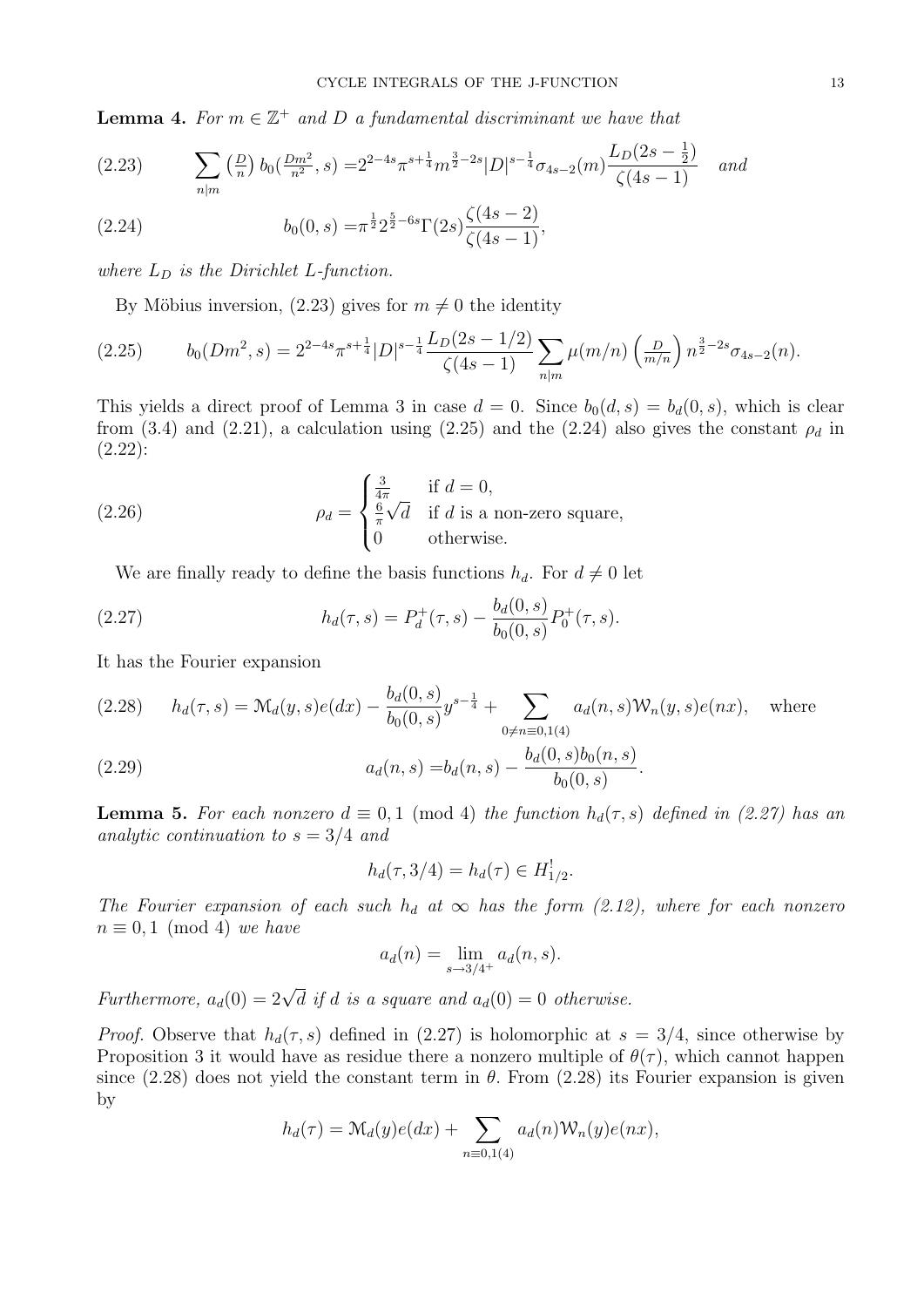where  $a_d(n) = \lim_{s\to 3/4^+} a_d(n, s)$  for  $n \neq 0$  and, after recalling the definition of  $\mathcal{W}_0(y)$  from (2.7), we have that

(2.30) 
$$
a_d(0) = \lim_{s \to 3/4^+} \frac{b_d(0, s)}{4b_0(0, s)}.
$$

Here again we use the integral representations for the Fourier coefficients and the fact that  $h_d(\tau, s) \to h_d(\tau)$  uniformly on compacta as  $s \to 3/4^+$ . Thus  $h_d \in H_{1/2}^!$  for all  $d \neq 0$ . The last statement of Lemma 5 can easily be obtained from  $(2.30)$ ,  $(2.25)$  and  $(2.24)$ .

Continuing with the proof of Proposition 1, we next show that the symmetry relation (2.13) holds. By (3.4) and (2.21) we have that  $b_d(n, s) = b_n(d, s)$ , hence by (2.29)

(2.31) 
$$
a_d(n,s) = a_n(d,s).
$$

Now (2.13) follows from Lemma 5 and (2.31), where we use that  $h_0 = \theta$  in case  $nd = 0$ . Note that  $a_0(0) = 0$ . A direct calculation using (2.9) together with (2.13) yields (2.14). This completes the proof of Proposition 1 and hence of Theorem 2.

### 3. Binary quadratic forms and Kloosterman sums

Before turning to the proof of Theorem 3, we need to give some basic results about binary quadratic forms and Kloosterman sums. Recall that  $\mathcal{Q}_d$  is the set of integral binary quadratic forms  $Q(x, y) = ax^2 + bxy + cy^2 = [a, b, c]$  of discriminant  $d = b^2 - 4ac$  that are positive definite if  $d < 0$ . Let  $\mathcal{Q}^+_d \subset \mathcal{Q}_d$  be those forms with  $a > 0$ , so that  $\mathcal{Q}_d = \mathcal{Q}^+_d$  when  $d < 0$ . Let  $Q \mapsto qQ$  be the usual action of  $\Gamma$  that is compatible with linear fractional action on the roots of  $Q(\tau, 1) = 0$ . Explicitly,

$$
(gQ)(x, y) = Q(\delta x - \beta y, -\gamma x + \alpha y),
$$
 where  $g = \pm \left(\begin{smallmatrix} \alpha & \beta \\ \gamma & \delta \end{smallmatrix}\right) \in \Gamma.$ 

As is well known, the resulting set of classes  $\Gamma \backslash \mathcal{Q}_d$  is finite and those classes consisting of primitive forms make up an abelian group under composition. Let  $\Gamma_Q = \{g \in \Gamma : gQ = Q\}$  be the group of automorphs of Q. If  $d < 0$  then  $|\Gamma_Q| = 1$  unless  $Q \sim a(x^2 + y^2)$  or  $Q \sim a(x^2 + xy + y^2)$ , in which case  $|\Gamma_Q| = 2$  or 3, respectively. If  $d > 0$  is not a square then  $\Gamma_Q$  is infinite cyclic with a distinguished generator denoted by  $g_Q$ , which for primitive  $Q$  is given by

(3.1) 
$$
g_Q = \pm \begin{pmatrix} \frac{t+bu}{2} & cu\\ -au & \frac{t-bu}{2} \end{pmatrix}
$$

where t, u are the smallest positive integral solutions of  $t^2 - du^2 = 4$ . If  $\delta = \gcd(a, b, c)$  then  $g_Q = g_{Q/\delta}$ .

 $-g_{Q/\delta}$ .<br>Suppose that D is a fundamental discriminant, i.e. the discriminant of  $\mathbb{Q}(\sqrt{\frac{2}{n}})$  $(D)$ , and that d is a discriminant. For  $Q = [a, b, c]$  with discriminant dD let

(3.2) 
$$
\chi(Q) = \chi_D(Q) = \begin{cases} \left(\frac{D}{r}\right) & \text{if } (a, b, c, D) = 1 \text{ where } Q \text{ represents } r \text{ and } (r, D) = 1, \\ 0, & \text{if } (a, b, c, D) > 1. \end{cases}
$$

Here  $\left(\frac{1}{2}\right)$  $\{\cdot\}$  is the Kronecker symbol. It is well-known that  $\chi$  is well-defined on classes  $\Gamma\backslash\mathcal{Q}_{dD}$ , that  $\chi$  restricts to a real character (a genus character) on the group of primitive classes and that all such characters arise this way. We have the identity

(3.3) 
$$
\chi_D(-Q) = (\text{sgn } D)\chi_D(Q).
$$

If d is also fundamental we have that  $\chi_D = \chi_d$  on  $\Gamma \backslash \mathcal{Q}_{dD}$ . A good reference for the basic theory of these characters is [19, p. 508].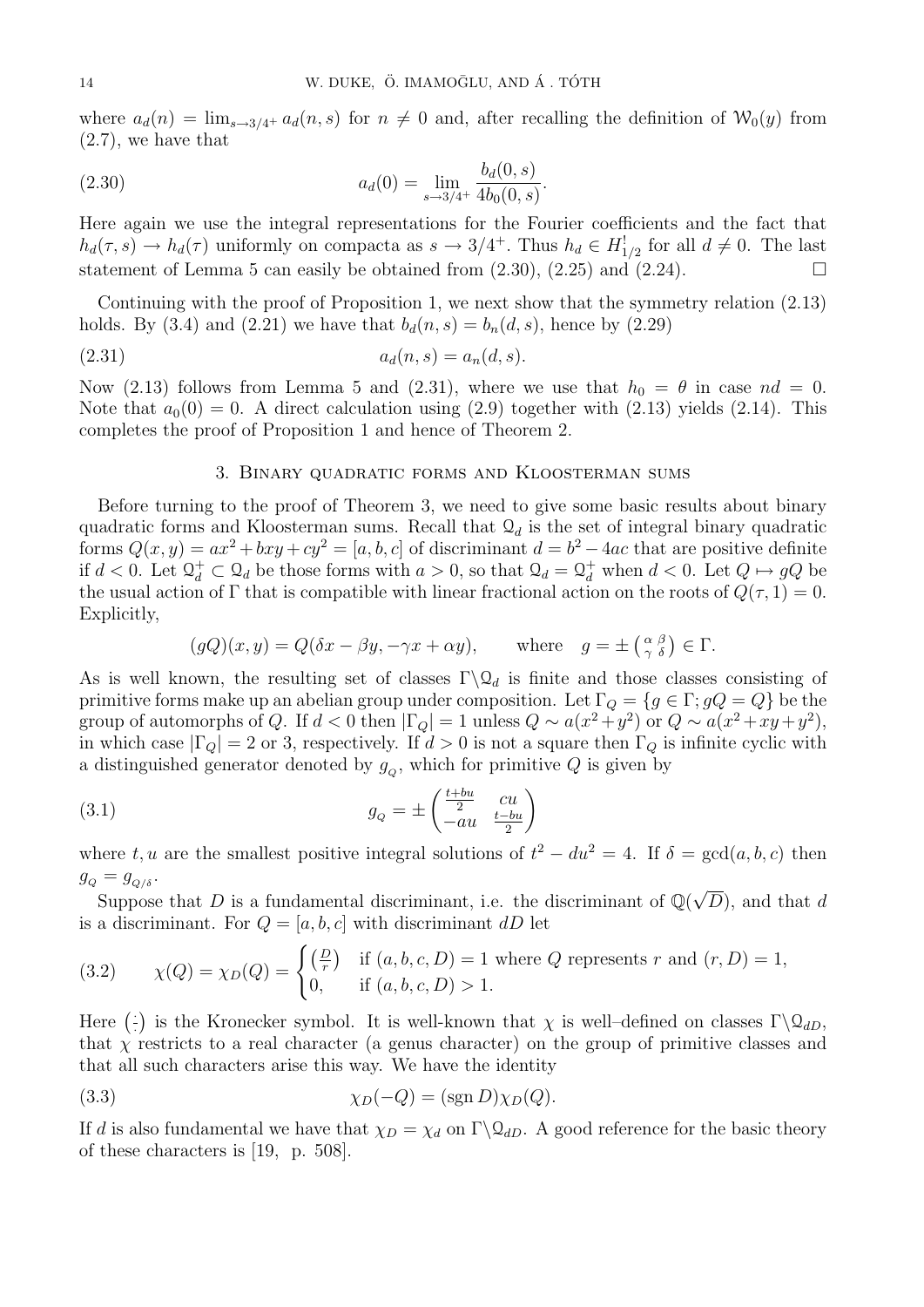A crucial ingredient in what follows is an identity connecting the weight 1/2 Kloosterman sum with a certain exponential sum taken over solutions to a quadratic congruence, a quadratic Weyl sum. In a special case this identity is due to Salie and variants have found many applications in the theory of modular forms. We shall use a general version due essentially to Kohnen [32]. To define the weight 1/2 Kloosterman sum we need an explicit formula for the theta multiplier in  $j(\gamma, \tau)$ , which was defined in (1.2). This may be found in [41, p. 447]. As usual, for non-zero  $z \in \mathbb{C}$  and  $v \in \mathbb{R}$  we define  $z^v = |z|^v \exp(iv \arg z)$  with  $\arg z \in (-\pi, \pi]$ . We have

$$
j(\gamma, \tau) = (c\tau + a)^{1/2} \varepsilon_a^{-1} \left( \frac{c}{a} \right) \quad \text{for} \quad \gamma = \pm \left( \frac{d}{c} \right) \in \Gamma_0(4),
$$

where  $\left(\frac{c}{a}\right)$  $\frac{c}{a}$ ) is the extended Kronecker symbol and

$$
\varepsilon_a = \begin{cases} 1 & \text{if } a \equiv 1 \pmod{4} \\ i & \text{if } a \equiv 3 \pmod{4}. \end{cases}
$$

For  $c \in \mathbb{Z}^+$  with  $c \equiv 0 \pmod{4}$  and  $m, n \in \mathbb{Z}$  let

$$
K_{1/2}(m, n; c) = \sum_{a \text{ (mod } c)} \left(\frac{c}{a}\right) \varepsilon_a e \left(\frac{ma + n\overline{a}}{c}\right)
$$

be the weight 1/2 Kloosterman sum. Here  $\bar{a} \in \mathbb{Z}$  satisfies

$$
a\bar{a} \equiv 1 \pmod{c}.
$$

It is convenient to define the modified Kloosterman sum

$$
K^+(m, n; c) = (1 - i)K_{1/2}(m, n; c) \times \begin{cases} 1 & \text{if } c/4 \text{ is even} \\ 2 & \text{otherwise.} \end{cases}
$$

It is easily checked that

(3.4) 
$$
K^+(m, n; c) = K^+(n, m; c) = \overline{K^+(n, m; c)}.
$$

The associated exponential sum is defined for  $d \equiv 0, 1 \pmod{4}$  and fundamental D by

(3.5) 
$$
S_m(d, D; c) = \sum_{\substack{b \pmod{c} \\ b^2 \equiv Dd \pmod{c}}} \chi\left(\left[\frac{c}{4}, b, \frac{b^2 - Dd}{c}\right]\right) e\left(\frac{2mb}{c}\right),
$$

where  $\chi$  was defined in (3.2). Clearly

$$
S_{-m}(d, D; c) = \overline{S_m(d, D; c)} = S_m(d, D; c).
$$

The following identity is proved by a slight modification of the proof given by Kohnen in [32, Prop. 5, p. 259] (see also [9], [25] and [42]).

**Proposition 3.** For positive  $c \equiv 0 \pmod{4}$ ,  $d, m \in \mathbb{Z}$  with  $d \equiv 0, 1 \pmod{4}$  and D a fundamental discriminant, we have

$$
S_m(d, D; c) = \sum_{n | (m, \frac{c}{4})} \left(\frac{D}{n}\right) \sqrt{\frac{n}{c}} K^+ \left(d, \frac{m^2 D}{n^2}; \frac{c}{n}\right).
$$

By Möbius inversion in two variables this can be written in the form

(3.6) 
$$
c^{-1/2} K^+(d, m^2 D, c) = \sum_{n | (m, \frac{c}{4})} \mu(n) \left(\frac{D}{n}\right) S_{m/n} (d, D; \frac{c}{n}).
$$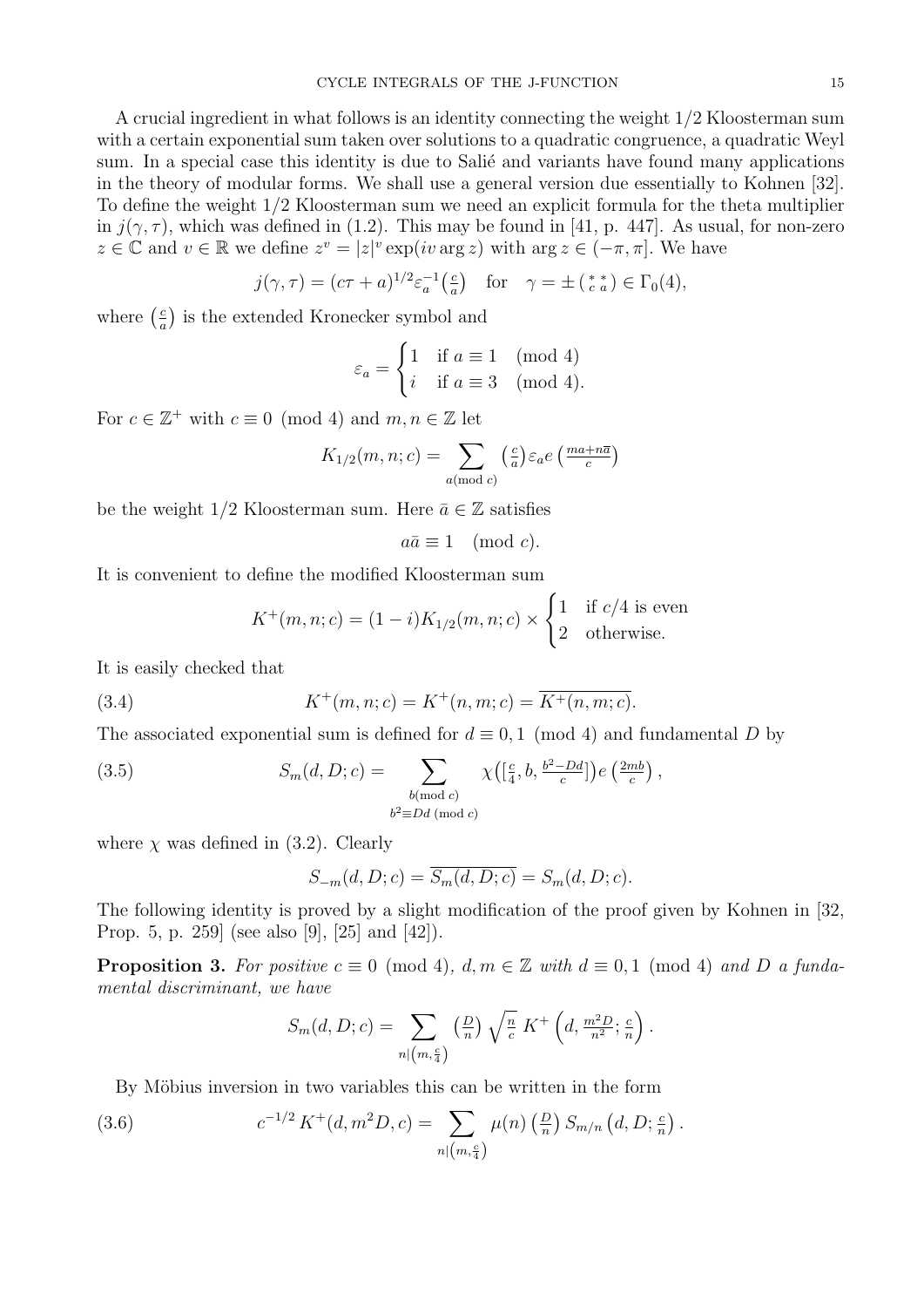Note that this gives an identity for  $K^+(d, d', c)$  for any pair  $d, d' \equiv 0, 1 \pmod{4}$ . An immediate consequence of (3.6) and the obvious upper bound

 $S_m(d, D; c) \ll_{\epsilon} c^{\epsilon}$ 

is the upper bound

$$
(3.7) \t K^+(d,d',c) \ll_{\epsilon} c^{1/2+\epsilon},
$$

which holds for any  $\epsilon > 0$ . Furthermore, since for any  $m, n \in \mathbb{Z}$  we have

$$
K_{1/2}(m, n; c) = \frac{1}{4} K_{1/2}(4m, 4n; 4c),
$$

 $(3.7)$  implies that for any  $m, n \in \mathbb{Z}$ 

 $K_{1/2}(m, n, c) \ll_{\epsilon} c^{1/2+\epsilon}.$ 

This elementary bound correspond to Weil's bound for the ordinary (weight 0) Kloosterman sum

$$
K_0(m, n; c) = \sum_{\substack{a \pmod{c} \\ (a, c) = 1}} e\left(\frac{ma + n\bar{a}}{c}\right),
$$

which states that (see [44], [21, Lemma 2])

(3.8)  $K_0(m, n; c) \ll_{\epsilon} (m, n, c)^{1/2} c^{1/2 + \epsilon}.$ 

# 4. CYCLE INTEGRALS OF POINCARÉ SERIES

As further preparation for the proof of Theorem 3, in this section we will compute the cycle integrals of certain general Poincaré series, which we will then specialize in order to treat  $j_m$ . To begin we need to make some elementary observations about cycle integrals. For  $Q \in \mathcal{Q}_d$ with  $d > 0$  not a square let  $S_Q$  be the oriented semi-circle defined by

$$
(4.1) \t\t a|\tau|^2 + b\operatorname{Re}\tau + c = 0,
$$

directed counterclockwise if  $a > 0$  and clockwise if  $a < 0$ . Clearly

$$
(4.2) \t\t S_{gQ} = gS_Q,
$$

for any  $g \in \Gamma$ . Given  $z \in S_Q$  let  $C_Q$  be the directed arc on  $S_Q$  from z to  $g_Q z$ , where  $g_Q$ was defined in (3.1). It can easily be checked that  $C_Q$  has the same orientation as  $S_Q$ . It is convenient to define √

(4.3) 
$$
d\tau_Q = \frac{\sqrt{d} d\tau}{Q(\tau, 1)}.
$$

If  $\tau' = g\tau$  for some  $g \in \Gamma$  we have

$$
(4.4) \t\t d\tau'_{gQ} = d\tau_Q.
$$

For any Γ-invariant function f on  $\mathcal H$  the integral  $\int_{C_Q} f(\tau) d\tau_Q$  is both independent of  $z \in S_Q$ and is a class invariant. This is an immediate consequence of the following lemma that expresses this cycle integral as a sum of integrals over arcs in a fixed fundamental domain for Γ. This lemma will also be used in the proof of Theorem 5. Let  $\mathcal F$  be the standard fundamental domain for Γ

$$
\mathcal{F} = \{ \tau \in \mathcal{H}; -\frac{1}{2} \leq \text{Re}\,\tau \leq 0, |\tau| \geq 1 \} \cup \{ \tau \in \mathcal{H}; 0 < \text{Re}\,\tau < \frac{1}{2}, |\tau| > 1 \}.
$$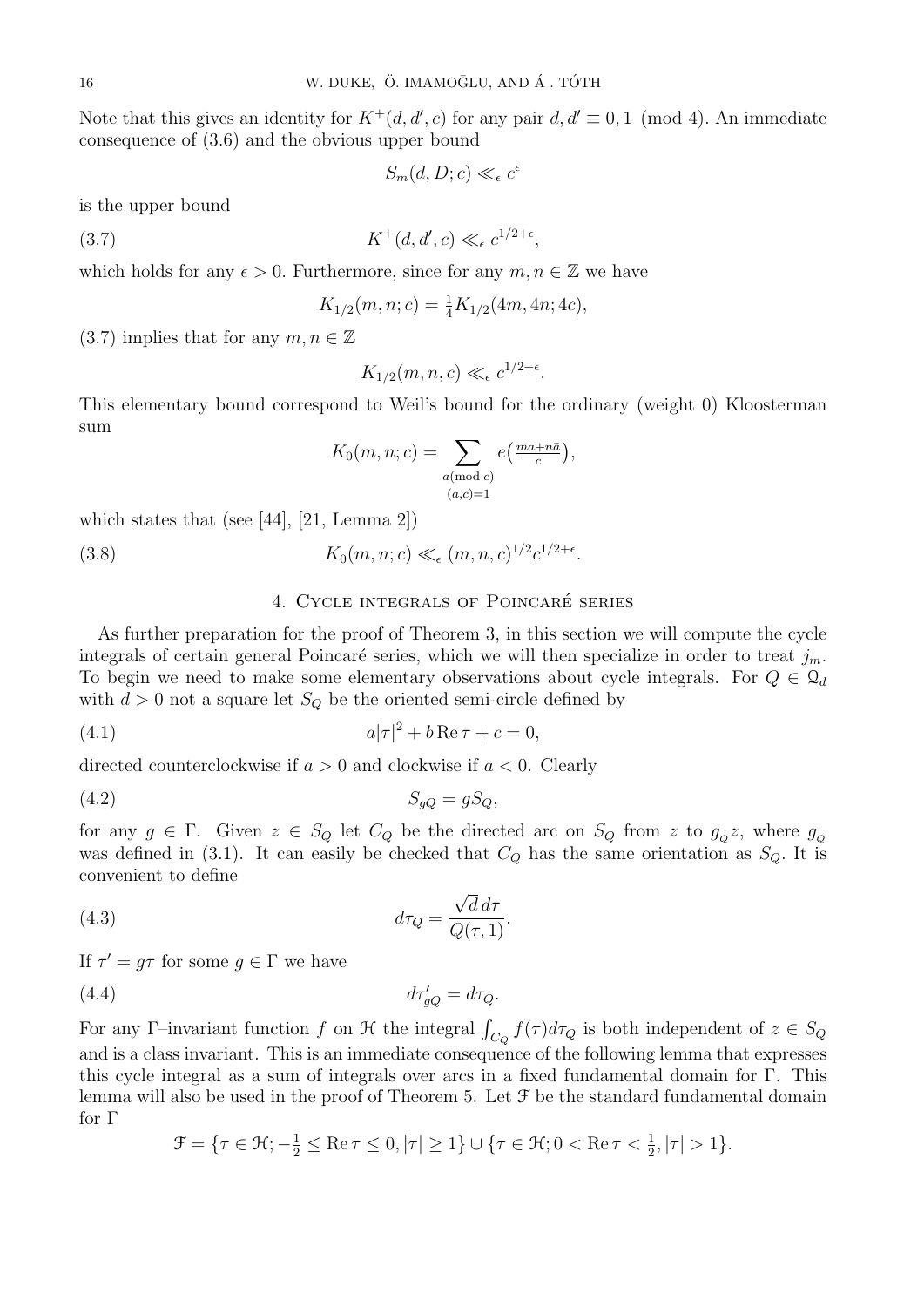**Lemma 6.** Let  $Q \in \mathcal{Q}_d$  be a form with  $d > 0$  not a square and  $\mathcal{F}' = g\mathcal{F}$  be the image of  $\mathcal{F}$  under any fixed  $g \in \Gamma$ . Suppose that f is  $\Gamma$ -invariant and continuous on  $S_Q$ . Then for any  $z \in S_Q$  we have

(4.5) 
$$
\int_{C_Q} f(\tau) d\tau_Q = \sum_{q \in (Q)} \int_{S_q \cap \mathcal{F}} f(\tau) d\tau_q,
$$

where  $(Q)$  denotes the class of  $Q$ .

*Proof.* Let  $\tilde{f}(\tau) = f(\tau)$  if  $\tau \in \mathcal{F}'$  and  $\tilde{f}(\tau) = 0$  otherwise, so  $f(\tau) = \sum_{g \in \Gamma} \tilde{f}(g\tau)$  with only a discrete set of exceptions. Thus

$$
\int_{C_Q} f(\tau) d\tau_Q = \int_{C_Q} \sum_{g \in \Gamma} \tilde{f}(g\tau) d\tau_Q = \sum_{g \in \Gamma/\Gamma_Q} \sum_{\sigma \in \Gamma_Q} \int_{C_Q} \tilde{f}(g\sigma\tau) d\tau_Q = \sum_{g \in \Gamma/\Gamma_Q} \int_{S_Q} \tilde{f}(g\tau) d\tau_Q.
$$

Take  $q\tau$  as a new variable. By (4.2) and (4.4) we get

$$
\int_{C_Q} f(\tau) d\tau_Q = \sum_{g \in \Gamma/\Gamma_Q} \int_{S_{gQ}} \tilde{f}(\tau) d\tau_{gQ},
$$

which immediately yields  $(4.5)$ .

The general Poincaré series are built from a test function  $\phi : \mathbb{R}^+ \to \mathbb{C}$  assumed to be smooth and to satisfy  $\phi(y) = O_{\varepsilon}(y^{1+\varepsilon})$ , for any  $\varepsilon > 0$ . For any  $m \in \mathbb{Z}$  let

(4.6) 
$$
G_m(\tau,\phi) = \sum_{g \in \Gamma_\infty \backslash \Gamma} e(m \operatorname{Re} g \tau) \phi(\operatorname{Im} g \tau).
$$

This sum converges uniformly on compacta and defines a smooth Γ-invariant function on H. We will express its cycle integrals in terms of the sum  $S_m(d, D; c)$  from (3.5). Define for  $t > 0$ the integral transform.

$$
\Phi_m(t) = \int_0^\pi \cos(2\pi mt \cos\theta) \phi(t \sin\theta) \frac{d\theta}{\sin\theta}.
$$

For  $\phi$  as above we see that this integral converges absolutely and that  $\Phi_m(t) = O_{\epsilon}(t^{1+\epsilon})$ . As we have seen, we may assume without loss that  $d, D > 0$ .

**Lemma 7.** Suppose that  $d, D > 0$  with dD not a square. Then for all  $m \in \mathbb{Z}$ 

$$
\sum_{Q \in \Gamma \backslash \mathcal{Q}_{dD}} \chi(Q) \int_{C_Q} G_m(\tau, \phi) d\tau_Q = \sum_{0 < c \equiv 0(4)} S_m(d, D; c) \Phi_m\left(\frac{2\sqrt{dD}}{c}\right).
$$

*Proof.* For each  $Q$ , interchanging the sum defining  $G_m$  and the integral yields

(4.7) 
$$
\int_{C_Q} G_m(\tau,\phi) d\tau_Q = \sum_{g \in \Gamma_\infty \backslash \Gamma} \int_{C_Q} e(m \operatorname{Re} g \tau) \phi(\operatorname{Im} g \tau) d\tau_Q.
$$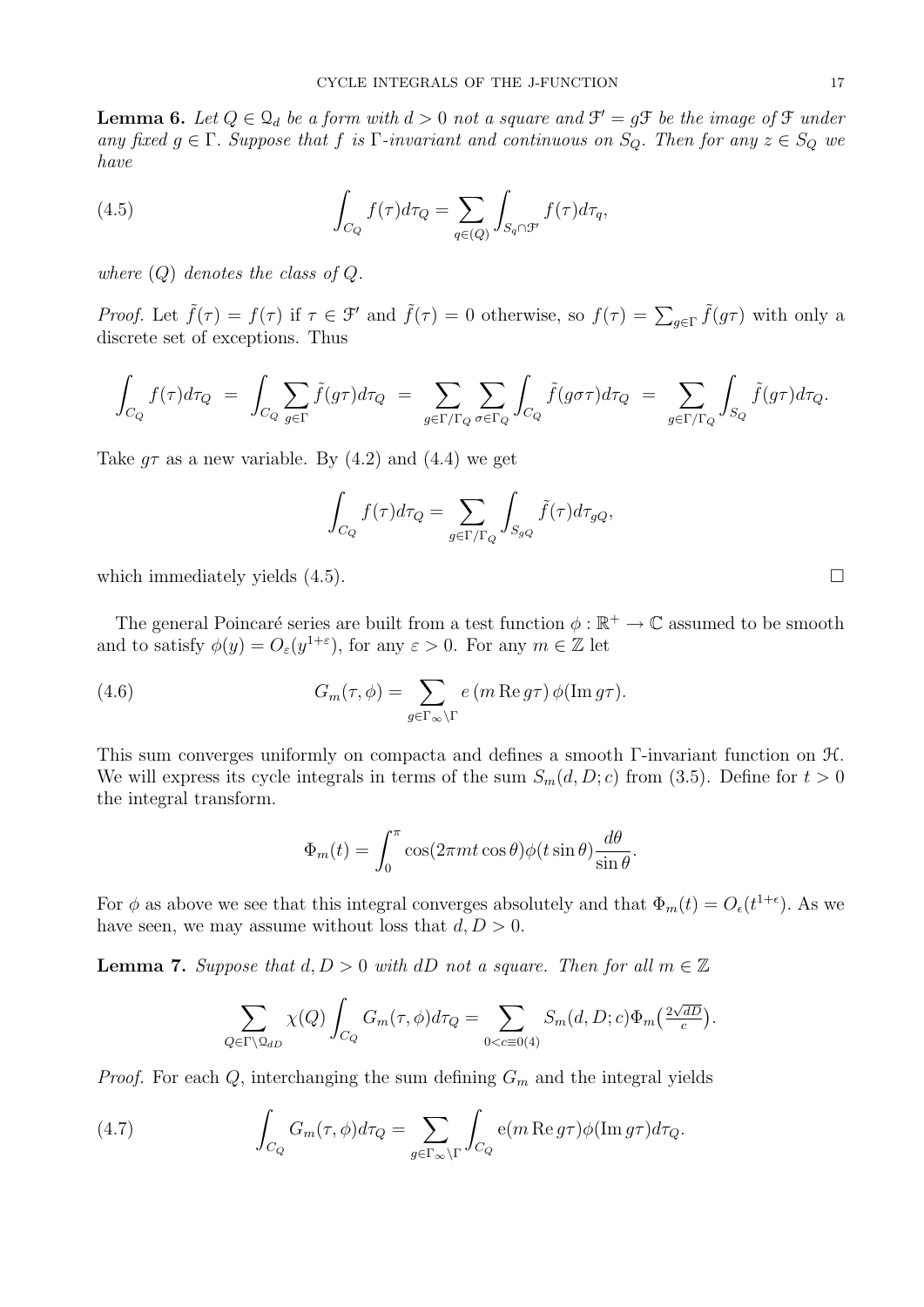Now  $\Gamma_Q$ , the group of automorphs of  $Q$ , acts freely on  $\Gamma_{\infty}\backslash\Gamma$  so we have that

$$
\sum_{g \in \Gamma_{\infty} \backslash \Gamma} \int_{C_Q} e(m \operatorname{Re} g \tau) \phi(\operatorname{Im} g \tau) d\tau_Q =
$$
\n
$$
\sum_{g \in \Gamma_{\infty} \backslash \Gamma / \Gamma_Q} \sum_{\sigma \in \Gamma_Q} \int_{C_Q} e(m \operatorname{Re} g \sigma \tau) \phi(\operatorname{Im} g \sigma \tau) d\tau_Q =
$$
\n
$$
\sum_{g \in \Gamma_{\infty} \backslash \Gamma / \Gamma_Q} \int_{S_Q} e(m \operatorname{Re} g \tau) \phi(\operatorname{Im} g \tau) d\tau_Q.
$$

Applying (4.4) and (4.2) in the last expression, we get from (4.7) that

$$
\int_{C_Q} G_m(\tau,\phi) d\tau_Q = \sum_{g \in \Gamma_\infty \backslash \Gamma / \Gamma_Q} \int_{S_{gQ}} e(m \operatorname{Re} \tau) \phi(\operatorname{Im} \tau) d\tau_{gQ}
$$

and hence that

$$
\sum_{Q \in \Gamma \backslash \mathcal{Q}_{dD}} \chi(Q) \int_{C_Q} G_m(\tau, \phi) d\tau_Q = \sum_{Q \in \Gamma_{\infty} \backslash \mathcal{Q}_{dD}} \chi(Q) \int_{S_Q} e(m \operatorname{Re} \tau) \phi(\operatorname{Im} \tau) d\tau_Q.
$$

We now need to parameterize the cycle explicitly. Let

(4.8) 
$$
\tau_Q = \frac{-b}{2a} + \frac{i\sqrt{d}}{2|a|},
$$

which is easily seen to be the apex of the circle  $S_Q$ . We can parameterize  $S_Q$  by  $\theta \in (0, \pi)$  via

$$
\tau = \begin{cases} \text{Re}\,\tau_Q + e^{i\theta} \,\text{Im}\,\tau_Q & \text{if } a > 0 \\ \text{Re}\,\tau_Q - e^{-i\theta} \,\text{Im}\,\tau_Q & \text{if } a < 0. \end{cases}
$$

With this parameterization we find that

$$
Q(\tau, 1) = \frac{d}{4a} \cdot \begin{cases} e^{2i\theta} - 1 & \text{if } a > 0\\ e^{-2i\theta} - 1 & \text{if } a < 0 \end{cases}
$$

and hence that  $d\tau_Q = d\theta / \sin \theta$ . Since  $\chi(Q) = \chi(-Q)$  we arrive at the identity

$$
\sum_{Q \in \Gamma \backslash \mathcal{Q}_{dD}} \chi(Q) \int_{C_Q} G_m(\tau, \phi) d\tau_Q = 2 \sum_{Q \in \Gamma_{\infty} \backslash \mathcal{Q}_{dD}^+} \chi(Q) e(m \operatorname{Re} \tau_Q) \Phi_m(\operatorname{Im} \tau_Q).
$$

The proof of Lemma 7 is thus reduced to the following lemma.

**Lemma 8.** Let  $\phi$  be as above and suppose that dD is not a square. Then for all  $m \in \mathbb{Z}$  we have the identity

$$
\sum_{\Gamma_{\infty}\backslash \mathcal{Q}_{dD}^+} \chi(Q) e(m \operatorname{Re} \tau_Q) \phi(\operatorname{Im} \tau_Q) = \frac{1}{2} \sum_{0 < c \equiv 0} S_m(d, D; c) \phi\left(\frac{2\sqrt{|dD|}}{c}\right),
$$

where  $\tau_Q$  is defined in (4.8).

*Proof.* Under the growth condition on  $\phi$  both series are absolutely convergent, and can be rearranged at will. Consider the left hand side. For  $g = \pm \begin{pmatrix} 1 & k \\ 0 & 1 \end{pmatrix} \in \Gamma_{\infty}$  and  $Q = [a, b, c] \in \mathcal{Q}_{dD}$ ,  $gQ = [a, b - 2ka, *]$  and so the map

$$
[a, b, c] \mapsto (a, b \bmod 2a)
$$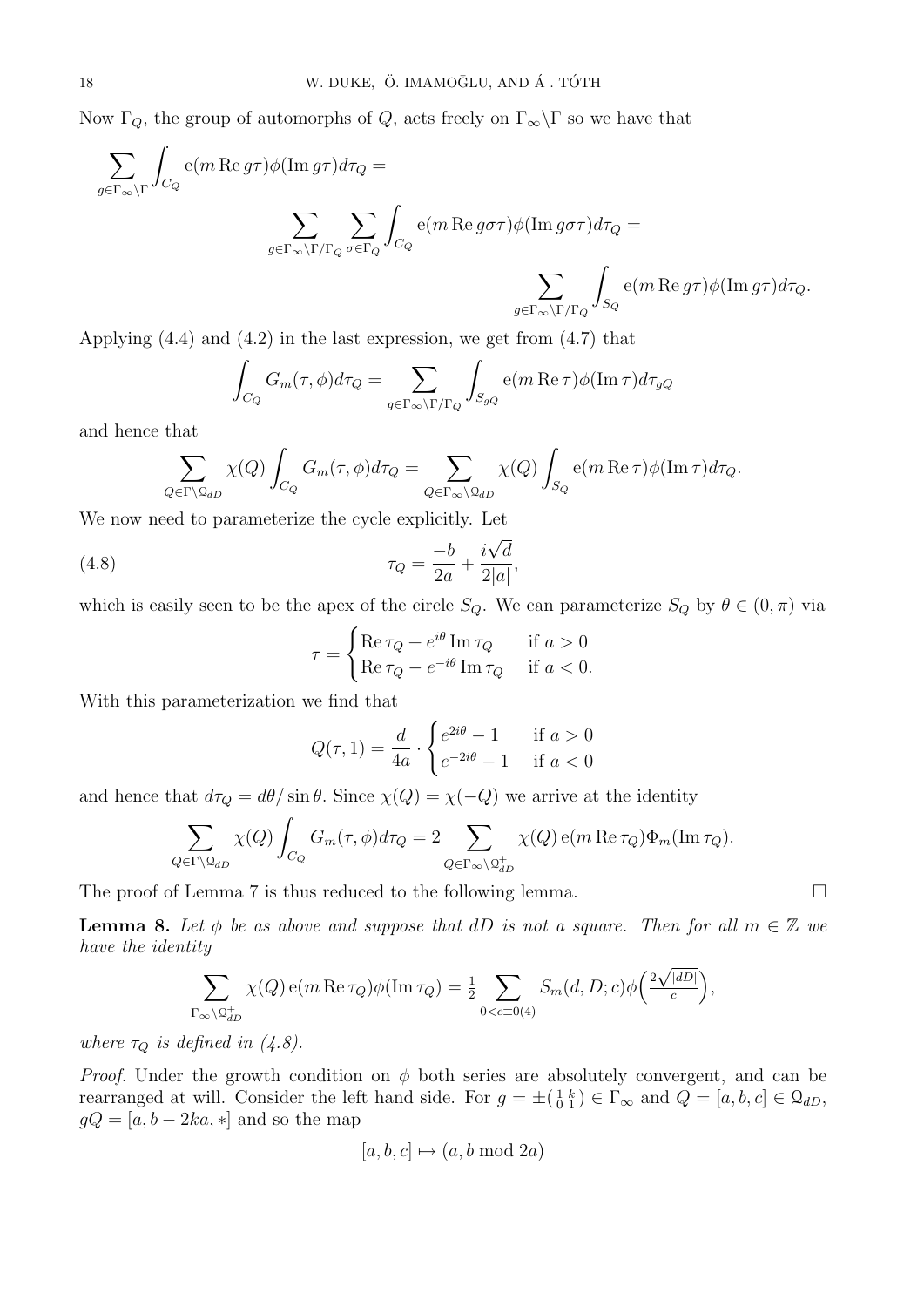is  $\Gamma_{\infty}$ -invariant. Thus

$$
\sum_{\Gamma_{\infty}\backslash \mathcal{Q}_{dD}^+} \chi(Q)e(m\operatorname{Re}\tau_Q)\phi(\operatorname{Im}\tau_Q)=\sum_{a=1}^{\infty}\;\phi\left(\tfrac{\sqrt{|dD|}}{2a}\right)\sum_{b\, (2a)}\chi([a,b,\tfrac{b^2-dD}{4a}])\,\mathrm{e}(-\tfrac{mb}{2a}).
$$

The sum in b is restricted to those values for which  $\frac{b^2-dD}{4a}$  $\frac{-dD}{4a}$  is an integer. This happens exactly when  $b^2 \equiv dD \pmod{4a}$ . Thus the inner sum is

$$
\sum_{\substack{b \ (2a) \\ b^2 \equiv dD \ (4a)}} \chi([a, b, \frac{b^2 - dD}{4a}])e(-\frac{mb}{2a}) = \frac{1}{2} \sum_{\substack{b \ (4a) \\ b^2 \equiv dD \ (4a)}} \chi([a, b, \frac{b^2 - dD}{4a}])e(-\frac{2mb}{4a}) = \frac{1}{2}S_m(d, D; 4a).
$$

Replace 4a by c to finish the proof.  $\Box$ 

We remark that the positive definite version of Lemma 7 is following well-known formula for  $dD < 0$ : √

(4.9) 
$$
\sum_{Q \in \Gamma \backslash \Omega_{dD}} w_Q^{-1} \chi(Q) G_m(\tau, \phi) = \frac{1}{2} \sum_{0 < c \equiv 0 \ (4)} S_m(d, D; c) \phi\left(\frac{2\sqrt{|dD|}}{c}\right).
$$

This formula is an immediate consequence of Lemma 8.

Now we will specialize the Poincaré series  $G_m$  from (4.6) and construct the modular functions  $j_m$ . Let  $G_m(\tau, s) = G_m(\tau, \phi_{m,s})$ , where

$$
\phi_{m,s}(y) = \begin{cases} y^s & \text{if } m = 0\\ 2\pi |m|^{\frac{1}{2}} y^{\frac{1}{2}} I_{s-\frac{1}{2}}(2\pi |m|y) & \text{if } m \neq 0, \end{cases}
$$

with  $I_{s-1/2}$  the Bessel function as before. The resulting Γ-invariant function satisfies

$$
\Delta_0 G_m(\tau, s) = s(1 - s)G_m(\tau, s).
$$

The function  $G_0$  is the usual Eisenstein series while  $G_m$  for  $m \neq 0$  was studied by Neunhöffer [36] and Niebur [37], among others. The required analytic properties of  $G_m(\tau, s)$  in s are most easily obtained from their Fourier expansions. For the Eisenstein series we have the well known formulas (see e.g. [24])

$$
G_0(\tau,s) = y^s + c_0(0,s)y^{1-s} + \sum_{n \neq 0} c_0(n,s)K_{s-\frac{1}{2}}(2\pi |n|y)e(nx),
$$

where  $K_{s-\frac{1}{2}}$  is the K-Bessel function (see e.g. [34]),

$$
c_0(0,s) = \frac{\xi(2s-1)}{\xi(2s)} \quad \text{and for } n \neq 0 \quad c_0(n,s) = \frac{2y^{1/2}}{\xi(2s)} |n|^{s-1/2} \sigma_{1-2s}(|n|),
$$

with  $\xi(s) = \pi^{-\frac{s}{2}} \Gamma(s/2) \zeta(s)$ . For  $m \neq 0$  the Fourier expansion of  $G_m$  can be found in [15], and is given by

$$
G_m(\tau, s) = 2\pi |m|^{\frac{1}{2}} y^{\frac{1}{2}} I_{s-\frac{1}{2}}(2\pi |m| y) e(mx) + c_m(0, s) y^{1-s}
$$
  
 
$$
+ 4\pi |m|^{1/2} y^{1/2} \sum_{n \neq 0} |n|^{1/2} c_m(n, s) K_{s-\frac{1}{2}}(2\pi |n| y) e(nx),
$$

where

$$
c_m(0,s) = \frac{4\pi |m|^{1-s} \sigma_{2s-1}(|m|)}{(2s-1)\xi(2s)}
$$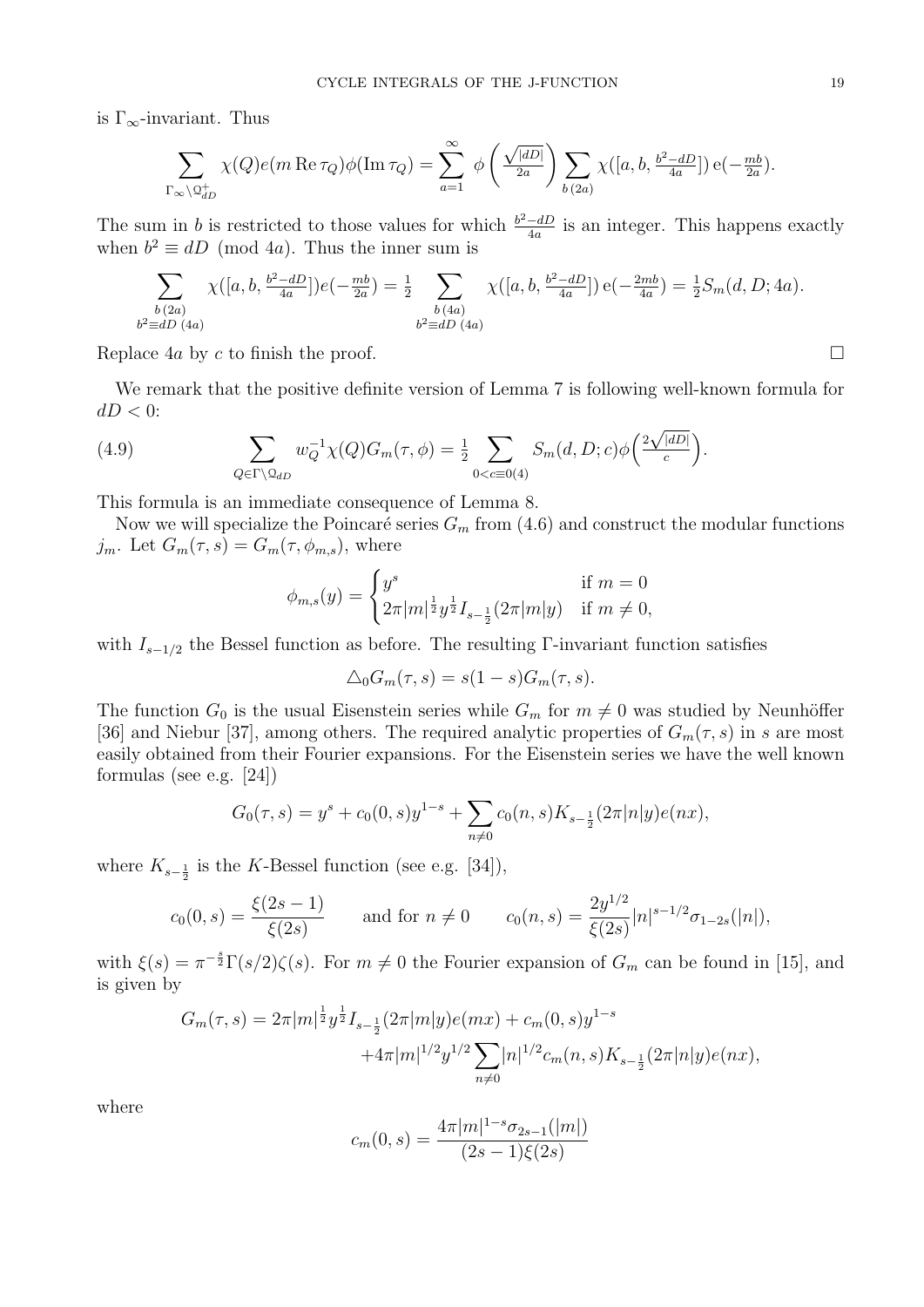and

$$
c_m(n; s) = \sum_{c>0} c^{-1} K_0(m, n; c) \cdot \begin{cases} I_{2s-1}(4\pi \sqrt{|mn|} \, c^{-1}) & \text{if } mn < 0 \\ J_{2s-1}(4\pi \sqrt{|mn|} \, c^{-1}) & \text{if } mn > 0. \end{cases}
$$

Define for  $m \in \mathbb{Z}^+$  and  $\text{Re}(s) > 1$ 

(4.10) 
$$
j_m(\tau,s) = G_{-m}(\tau,s) - \frac{2m^{1-s}\sigma_{2s-1}(m)}{\pi^{-(s+\frac{1}{2})}\Gamma(s+\frac{1}{2})\zeta(2s-1)}G_0(\tau,s).
$$

It follows from its Fourier expansion, Weil's bound (3.8) and (2.17) that  $j_m(\tau, s)$  has an analytic continuation to  $\text{Re}(s) > 3/4$ . Furthermore, since a bounded harmonic function is constant, for  $m \in \mathbb{Z}^+$  we have

(4.11) 
$$
j_m(\tau, 1) = j_m(\tau),
$$

where  $j_m$  was defined above (1.5) (c.f. [37]). Alternatively, we could apply the theory of the resolvent kernel in weight 0 to get the analytic continuation of  $j_m(\tau, s)$  up to Re  $s > 1/2$ .

In view of (4.11), in order to compute the traces of  $j_m(\tau, s)$  it is enough to compute them for  $G_m(\tau, s)$ . We have the following identities, which are known when  $m = 0$  (Dirichlet/Hecke) and when  $dD < 0$  (see e.g. [10], [9], [7]). For the convenience of the reader we will give a uniform proof.

**Proposition 4.** Let  $\text{Re}(s) > 1$  and  $m \in \mathbb{Z}$ . Suppose that d and D are not both negative and that dD is not a square. Then, when  $dD < 0$  we have

$$
\sum_{Q \in \Gamma \backslash Q_{dD}} \frac{\chi(Q)}{w_Q} G_m(\tau_Q, s) = \begin{cases} \sqrt{2}\pi |m|^{\frac{1}{2}} |dD|^{\frac{1}{4}} \sum_{c \equiv 0(4)} \frac{S_m(d, D; c)}{c^{1/2}} I_{s-\frac{1}{2}} \left( \frac{4\pi \sqrt{m^2 |dD|}}{c} \right) & \text{if } m \neq 0 \\ 2^{s-1} |dD|^{\frac{s}{2}} \sum_{c \equiv 0(4)} \frac{S_0(d, D; c)}{c^s} & \text{if } m = 0, \end{cases}
$$

while when  $dD > 0$  we have

$$
\sum_{Q \in \Gamma \backslash Q_{dD}} \frac{\chi(Q)}{B(s)} \int_{C_Q} G_m(\tau, s) d\tau_Q = \begin{cases} \sqrt{2}\pi |m|^{\frac{1}{2}} |dD|^{\frac{1}{4}} \sum_{c \equiv 0(4)} \frac{S_m(d, D; c)}{c^{1/2}} J_{s-\frac{1}{2}} \left( \frac{4\pi \sqrt{m^2 |dD|}}{c} \right) & \text{if } m \neq 0\\ 2^{s-1} |dD|^{\frac{s}{2}} \sum_{c \equiv 0(4)} \frac{S_0(d, D; c)}{c^s} & \text{if } m = 0, \end{cases}
$$

where  $B(s) = 2^{s} \Gamma(\frac{s}{2})^2 / \Gamma(s)$ .

*Proof.* By (4.9) the proof of Proposition 4 reduces to the case  $dD > 0$ . Applying Lemma 7 when  $m = 0$  we use the well-known evaluation

$$
\int_0^{\pi} (\sin \theta)^{s-1} d\theta = 2^{s-1} \frac{\Gamma(\frac{s}{2})^2}{\Gamma(s)}
$$

.

When  $m \neq 0$  we need the following not-so-well-known evaluation to finish the proof.

**Lemma 9.** For  $Re(s) > 0$  we have

$$
\int_0^{\pi} \cos(t \cos \theta) I_{s-\frac{1}{2}}(t \sin \theta) \frac{d\theta}{(\sin \theta)^{1/2}} = 2^{s-1} \frac{\Gamma(\frac{s}{2})^2}{\Gamma(s)} J_{s-1/2}(t).
$$

*Proof.* Denote the left hand side by  $L_s(t)$ . We use the definition of  $I_{s-\frac{1}{2}}$  in (2.17) to get

$$
L_s(t) = \sum_{k=0}^{\infty} \frac{(t/2)^{s+2k-1/2}}{k!\Gamma(s+k+\frac{1}{2})} \int_0^{\pi} \cos(t\cos\theta)(\sin\theta)^{s+2k-1} d\theta.
$$

Lommel's integral representation [43, p. 47 ] gives for  $\text{Re } v > -1/2$  that

$$
J_{\nu}(y) = \frac{(y/2)^{\nu}}{\Gamma(\nu + \frac{1}{2})\Gamma(\frac{1}{2})} \int_0^{\pi} \cos(y \cos \theta) (\sin \theta)^{2\nu} d\theta.
$$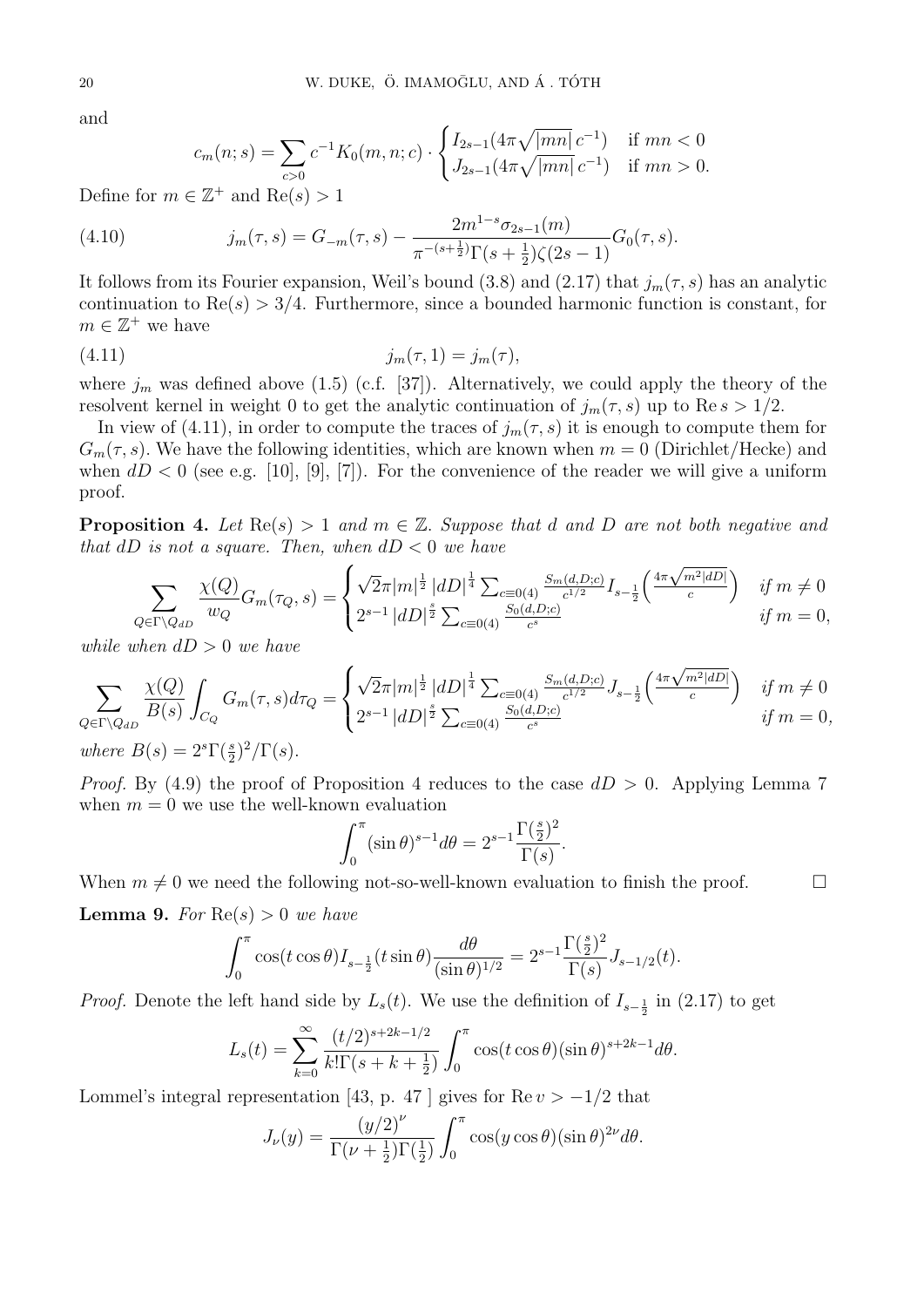Thus for  $\text{Re}(s) > 0$  we have that

$$
L_s(t) = \Gamma(\frac{1}{2}) \sum_{k=0}^{\infty} \frac{\Gamma(\frac{s}{2} + k)}{k! \Gamma(s + k + \frac{1}{2})} (t/2)^{s/2 + k} J_{(s-1)/2 + k}(t).
$$

This Neumann series can be evaluated (see [43, p.143, eq. 1]) giving for  $\text{Re}(s) > 0$ 

$$
L_s(t) = \frac{\Gamma(\frac{1}{2})\Gamma(\frac{s}{2})}{\Gamma(\frac{s}{2} + \frac{1}{2})} J_{s-1/2}(t).
$$

The result follows by the duplication formula for  $\Gamma(s)$ .

#### 5. The traces in terms of Fourier coefficients

In this section we complete the proofs of Theorems 3 and 4. We need to express the traces of  $j_m$  in terms of the Fourier coefficients of our basis  $h_d$ . This is first done for  $j_m(\tau, s)$  with  $Re(s) > 1$  by applying Proposition 3 to transform the sum of exponential sums in Proposition 4 into a sum of Kloosterman sums, which is then related to the coefficients of  $h_d(\tau, s)$ . The method of using Kloosterman sums in this way was first applied by Zagier [46] to base change, then by Kohnen [32] to the Shimura lift and more recently to weakly holomorphic forms in [4], [9], [25] and [7].

Theorem 3 follows from Lemma 5, (4.11) and the next result by taking the limit as  $s \to 1^+$  of both sides of (5.1). Also we use the relationship between  $a(n, d)$  and  $a_d(n)$  given in and above equation (2.15). We remark that we actually get a slightly more general result than Theorem 3 in that we may allow  $D < 0$ , but the general result is best left in terms of the coefficients  $a_d(n)$ .

**Proposition 5.** Let  $m \in \mathbb{Z}^+$  and  $\text{Re}(s) > 1$ . Suppose that d and D are not both negative and that dD is not a square. Then

(5.1) 
$$
\sum_{n|m} \left(\frac{D}{n}\right) a_d \left(\frac{m^2 D}{n^2}, \frac{s}{2} + \frac{1}{4}\right) = \begin{cases} \sum_Q \chi(Q) w_Q^{-1} j_m(\tau_Q, s) & \text{if } dD < 0, \\ B(s)^{-1} \sum_Q \chi(Q) \int_{C_Q} j_m(\tau, s) d\tau_Q & \text{if } dD > 0, \end{cases}
$$

where each sum on the right hand side is over  $Q \in \Gamma \backslash \mathcal{Q}_{dD}$ .

*Proof.* It is convenient to set for any  $m \in \mathbb{Z}$ 

$$
T_m(s) = \begin{cases} \sum_Q \chi(Q) w_Q^{-1} G_m(\tau_Q, s) & \text{if } dD < 0, \\ B(s)^{-1} \sum_Q \chi(Q) \int_{C_Q} G_m(\tau, s) d\tau_Q & \text{if } dD > 0, \end{cases}
$$

where each sum is over  $Q \in \Gamma \backslash \mathcal{Q}_{dD}$ . By Propositions 4 and 3 we have for  $m \neq 0$  and Re(s) > 1 that

$$
T_m(s) = \pi |2m|^{\frac{1}{2}} |dD|^{\frac{1}{4}} \sum_{n|m} \left(\frac{D}{n}\right) n^{-\frac{1}{2}} \sum_{c \equiv 0(4)} c^{-1} K^+(d, \frac{m^2 D}{n^2}; c) \cdot \begin{cases} I_{s-\frac{1}{2}}\left(\frac{4\pi}{c} \sqrt{\frac{m^2}{n^2} |Dd|}\right) & \text{if } dD < 0, \\ J_{s-\frac{1}{2}}\left(\frac{4\pi}{c} \sqrt{\frac{m^2}{n^2} |Dd|}\right) & \text{if } dD > 0, \end{cases}
$$

while when  $m = 0$  we have

$$
T_0(s) = 2^{s-1} |dD|^{\frac{s}{2}} L_D(s) \sum_{c \equiv 0(4)} c^{-s-1/2} K^+(d, 0; c).
$$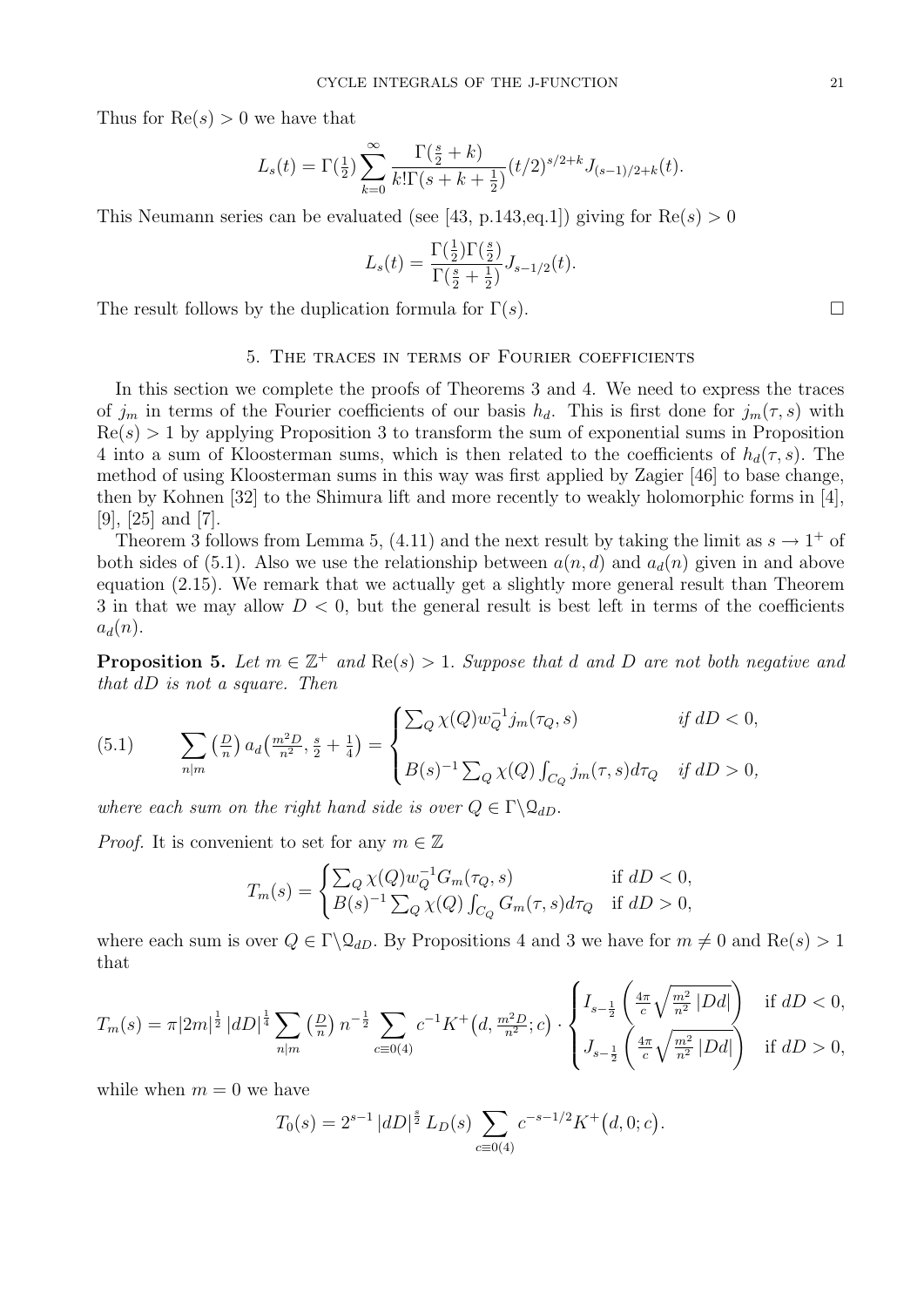Thus by (2.21) of Proposition 2 we derive that

(5.2) 
$$
T_m(s) = \begin{cases} \sum_{n|m} \left(\frac{D}{n}\right) b_d \left(\frac{m^2 D}{n^2}, \frac{s}{2} + \frac{1}{4}\right), & \text{if } m \neq 0\\ 2^{s-1} \pi^{-\frac{s+1}{2}} |D|^{\frac{s}{2}} L_D(s) b_d (0, \frac{s}{2} + \frac{1}{4}) & \text{if } m = 0. \end{cases}
$$

In view of (4.10), in order to prove Proposition 5 it is enough to show that

(5.3) 
$$
\sum_{n|m} \left(\frac{D}{n}\right) a_d \left(\frac{m^2 D}{n^2}, \frac{s}{2} + \frac{1}{4}\right) = T_m(s) - \frac{2m^{1-s}\sigma_{2s-1}(m)}{\pi^{-(s+\frac{1}{2})}\Gamma(s+\frac{1}{2})\zeta(2s-1)} T_0(s).
$$

By  $(2.29)$  and the first formula of  $(5.2)$  the left hand side of  $(5.3)$  is

$$
T_m(s) - \frac{b_d(0, \frac{s}{2} + \frac{1}{4})}{b_0(0, \frac{s}{2} + \frac{1}{4})} \sum_{n|m} \left(\frac{D}{n}\right) b_0(\frac{m^2 D}{n^2}, \frac{s}{2} + \frac{1}{4}).
$$

Hence by the second formula of (5.2) we are reduced to showing that

$$
b_0(0, \frac{s}{2} + \frac{1}{4})^{-1} \sum_{n|m} \left(\frac{D}{n}\right) b_0(\frac{m^2 D}{n^2}, \frac{s}{2} + \frac{1}{4}) = \frac{2^s \pi^{s/2} |D|^{s/2} m^{1-s} \sigma_{2s-1}(m) L_D(s)}{\Gamma(s + \frac{1}{2}) \zeta(2s - 1)},
$$

which follows by Lemma 4. This finishes the proof of Proposition 5, hence of Theorem 3.  $\Box$ 

We now give a quick proof of Theorem 4. By (2.26) we have

Res<sub>s=\frac{3}{4}</sub>
$$
P_0^+(\tau, s) = \frac{3}{4\pi}\theta(\tau)
$$
.

The function  $\hat{\mathbf{Z}}_+(\tau)$  can now be defined through the limit formula<sup>5</sup>

(5.4) 
$$
\widehat{\mathbf{Z}}_{+}(\tau) = \frac{1}{3} \lim_{s \to \frac{3}{4}} \left( P_0^+(\tau, s) - \frac{\frac{3}{4\pi} \theta(\tau)}{s - 3/4} \right).
$$

It follows from (5.4) that  $\hat{\mathbf{Z}}_+(\tau)$  has weight 1/2 and satisfies

$$
\Delta_{1/2}(\widehat{\mathbf{Z}}_{+}) = -\tfrac{1}{8\pi}\theta.
$$

Finally, using (5.2) when  $m = 0$  and the fact that  $G_0(\tau, s)$  has a simple pole at  $s = 1$  with residue  $3/\pi$ , one shows that  $\hat{\mathbf{Z}}_+(\tau)$  has a Fourier expansion of the form (1.19).

The statement that  $\hat{\mathbf{Z}}_+(\tau)$  has generalized shadow  $\hat{\mathbf{Z}}_-(\tau)$  from (1.18) can now be made precise since it follows from (5.5) and the easily established identity

$$
\xi_{3/2}\,\widehat{\mathbf{Z}}_{\pm} - \tfrac{1}{4\pi}\theta,
$$

that

$$
\xi_{1/2}\widehat{\mathbf{Z}}_{+}=-2\widehat{\mathbf{Z}}_{-}.
$$

 $5$ We remark that a similar limit formula was considered in [11].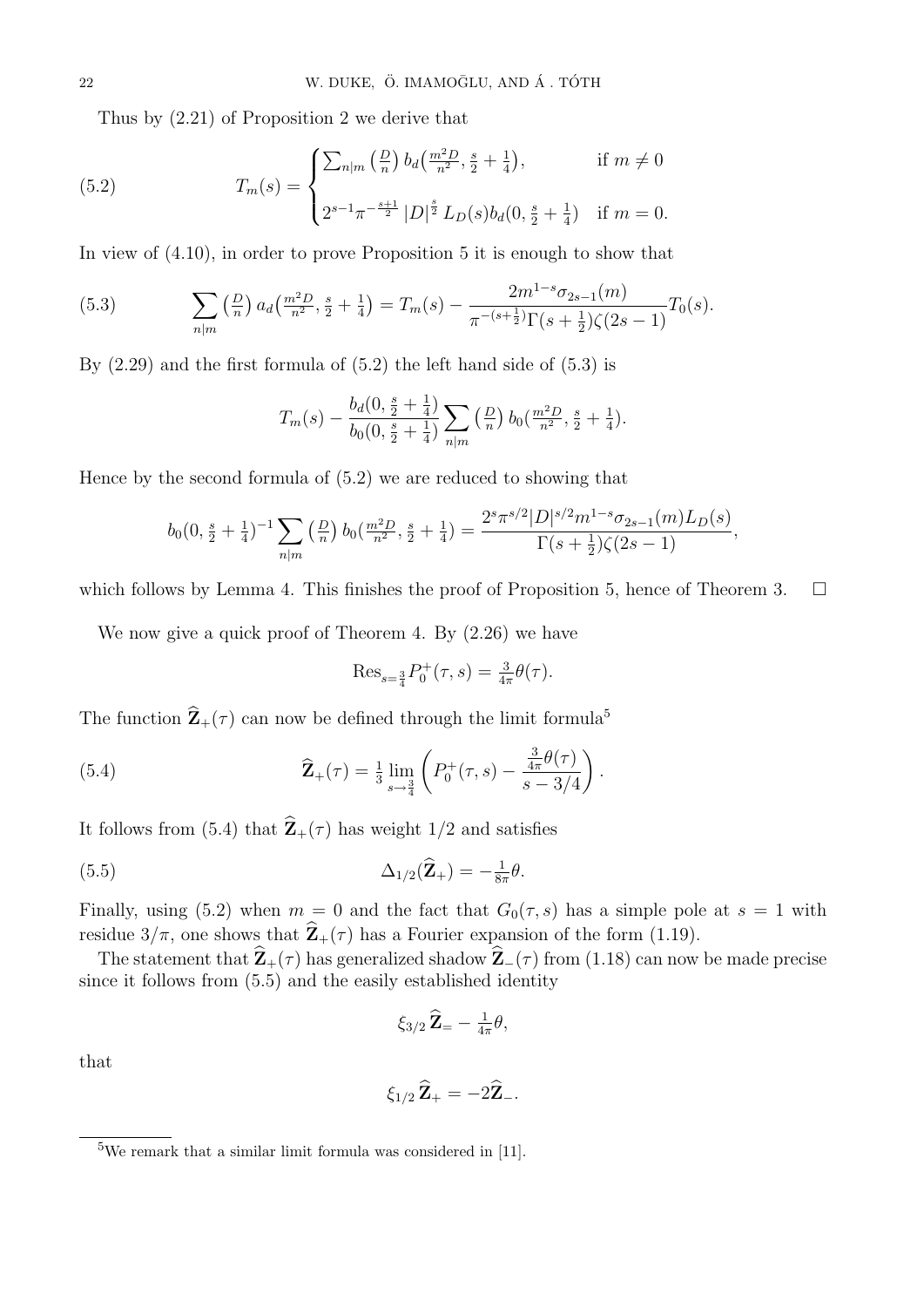#### 6. Rational period functions

We now prove Theorem 5. First we give a rough bound for the traces in terms of  $m$  when  $d > 0$  is not a square that is sufficient to show that  $F_d$  is holomorphic in  $\mathcal{H}$ .

**Proposition 6.** For  $d > 0$  not a square and  $m \in \mathbb{Z}^+$  we have for all  $\epsilon > 0$  that  $Tr_d(j_m) \ll_{d,\epsilon} m^{5/4+\epsilon}.$ 

*Proof.* It follows from [22, Thm 1. p. 110] that for fixed d not a square and  $x > 0$ , we have for all  $\epsilon > 0$  that

(6.1) 
$$
\sum_{0 < n < x} S_m(d, 1; 4n) \ll_{d, \epsilon} (mx)^{\epsilon} (m^{5/4} + x^{3/4}),
$$

after replacing d by 4d if necessary. For  $1 < s < 2$  we have by (3) and the well-known bound (see e.g. [34, pp. 122])

$$
J_v(y)\ll_\nu y^{-1/2}
$$

that

$$
\sum_{0 < n \le m} S_m(d, 1; 4n) \sqrt{\frac{m}{n}} J_{s - \frac{1}{2}} \left( \pi \sqrt{|d|} \frac{m}{n} \right) \ll_{d, \epsilon} m^{1 + \epsilon}
$$

.

By  $(2.17)$  we have for  $x > m$ 

$$
\sum_{m
$$

Summation by parts and (6.1) give

$$
m^{s} \sum_{m < n < x} S_{m}(d, 1; 4n) n^{-s} \ll_{d, \epsilon} m^{5/4 + \epsilon}.
$$

Now Proposition 6 follows by Proposition 4 and (4.10) by taking  $s \to 1^+$  in the resulting uniform inequality

$$
\sum_{Q \in \Gamma \backslash \mathcal{Q}_d} \int_{C_Q} j_m(\tau, s) d\tau_Q \ll_{d, \epsilon} m^{5/4 + \epsilon}
$$

and using  $(4.11)$ .

It follows from Theorem 3 and Proposition 6 that the function  $F_d$  defined in (1.20) for  $d > 0$ not a square can be represented by the series

(6.2) 
$$
F_d(\tau) = -\sum_{m\geq 0} \text{Tr}_d(j_m) q^m,
$$

which gives a holomorphic function on  $\mathcal{H}$ . The basis  ${j_m}_{m>0}$  has a generating function that goes back to Faber (see e.g. [1]):

(6.3) 
$$
\sum_{m\geq 0} j_m(z)q^m = \frac{j'(\tau)}{j(z) - j(\tau)}, \text{ where } j'(\tau) = \frac{1}{2\pi i} \frac{dj}{d\tau}.
$$

Note that this formal series converges when  $\text{Im}(\tau) > \text{Im}(z)$  and that for fixed  $\tau$  not a zero of j' it has a simple pole at  $z = \tau$  with residue  $(2\pi i)^{-1}$ . It follows from (6.3) and (6.2) that for  $\text{Im}(\tau)$  sufficiently large we have

(6.4) 
$$
F_d(\tau) = \frac{1}{2\pi} \sum_{Q \in \Gamma \backslash \mathcal{Q}_d} \int_{C_Q} \frac{j'(\tau)}{j(\tau) - j(z)} \frac{d\tau}{Q(\tau, 1)},
$$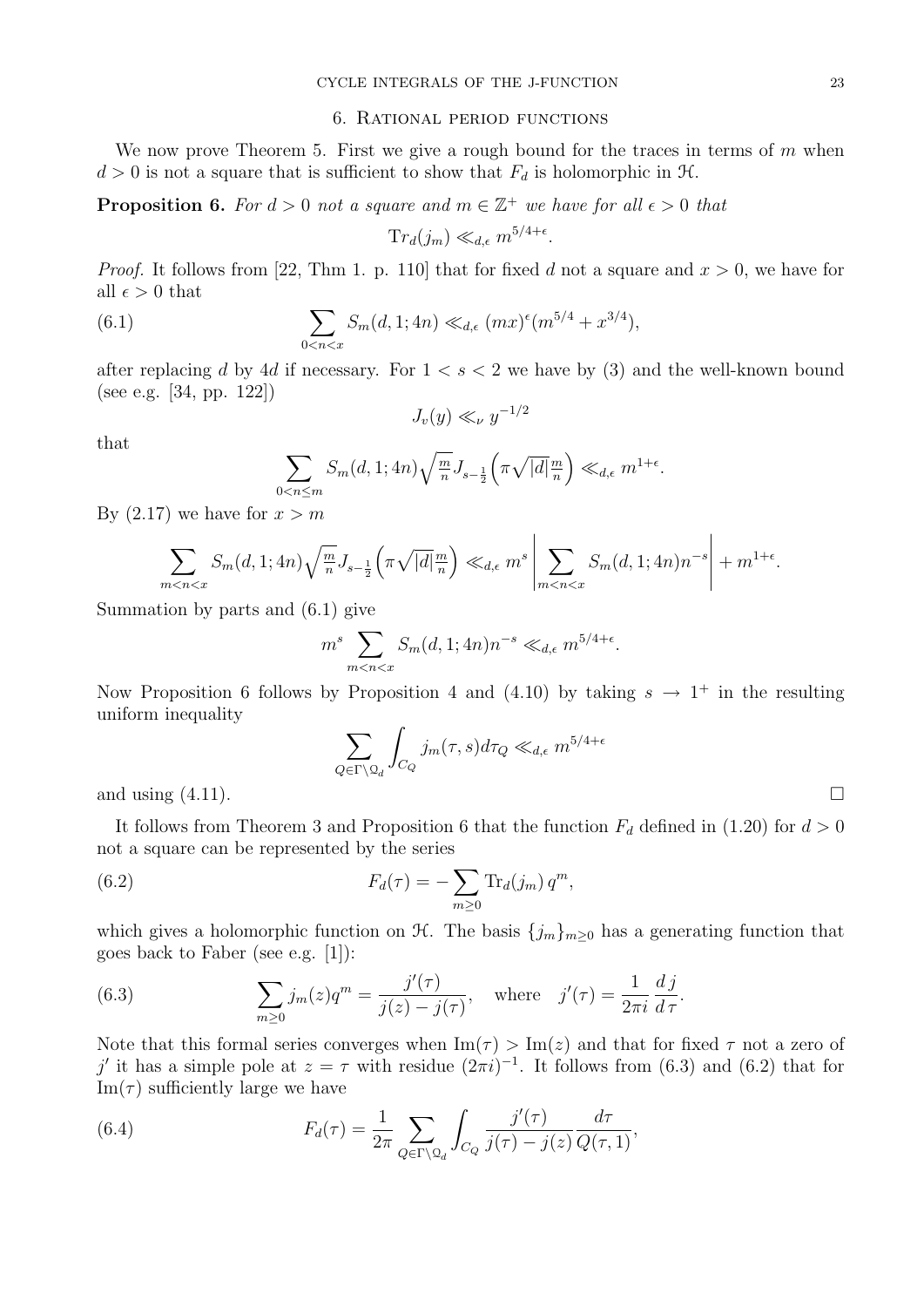where we take for  $C_Q$  an arc on  $S_Q$ , the semi-circle defined in (4.1). Let  $\mathcal{F}' = -\mathcal{F}^{-1}$  be the image of the standard fundamental domain under inversion  $\tau \mapsto -1/\tau$ . By (6.4) and Lemma 6 applied to each class of  $\mathcal{Q}_d$  and to each fundamental domain  $\mathcal F$  and  $\mathcal F'$ , we can write

$$
F_d(\tau) = \frac{1}{4\pi} \sum_{Q \in \mathcal{Q}_d} \left( \int_{S_Q \cap \mathcal{F}} \frac{j'(\tau)}{j(\tau) - j(z)} \frac{d\tau}{Q(\tau, 1)} + \int_{S_Q \cap \mathcal{F}'} \frac{j'(\tau)}{j(\tau) - j(z)} \frac{d\tau}{Q(\tau, 1)} \right).
$$

Now it is easily seen that each of these integrals is invariant under  $Q \mapsto -Q$ , so we may restrict the sum to  $\mathcal{Q}_d^+$  $_d^+$ , giving

(6.5) 
$$
F_d(\tau) = \frac{1}{2\pi} \sum_{Q \in \mathcal{Q}_d^+} \left( \int_{S_Q \cap \mathcal{F}} \frac{j'(\tau)}{j(\tau) - j(z)} \frac{d\tau}{Q(\tau, 1)} + \int_{S_Q \cap \mathcal{F}'} \frac{j'(\tau)}{j(\tau) - j(z)} \frac{d\tau}{Q(\tau, 1)} \right).
$$

Recall from [8] that an indefinite quadratic form  $Q = [a, b, c]$  is called *simple* if  $c < 0 < a$ . It is easily seen that  $Q \in \mathcal{Q}_d$  is simple if and only if  $Q \in \mathcal{Q}_d^+$  $d^+$  and  $S_Q$  intersects  $\mathfrak{F}'' = \mathfrak{F} \cup \mathfrak{F}'$ . For simple Q let  $A_Q = S_Q \cap \mathcal{F}''$  be the arc in  $\mathcal{F}''$  oriented from right to left. Clearly  $A_Q$  must connect the two "vertical" sides of  $\mathcal{F}''$ . Thus from  $(6.5)$  we obtain the identity

$$
F_d(\tau) = \frac{1}{2\pi} \sum_{\substack{Q \text{ simple} \\ b^2 - 4ac = d}} \int_{A_Q} \frac{j'(\tau)}{j(\tau) - j(z)} \frac{dz}{Q(z, 1)}.
$$

Now we deform each arc  $A_Q$  in the sum of integrals to  $B_Q$ , which is within  $\mathcal{F}''$  and has the same endpoints as  $A_Q$ , but travels above  $\tau$ . By evaluating each resulting residue at  $\tau$ , we get the formula

$$
F_d(\tau) = \frac{1}{2\pi} \sum_{\substack{Q \text{ simple} \\ b^2 - 4ac = d}} \int_{B_Q} \frac{j'(\tau)}{j(\tau) - j(z)} \frac{dz}{Q(z, 1)} + \frac{1}{2\pi} \sum_{\substack{Q \text{ simple} \\ b^2 - 4ac = d}} Q(\tau, 1)^{-1},
$$

which is also valid at  $-1/\tau$ . A simple calculation now shows that (1.21) holds in a neighborhood of  $\tau$ , hence for all  $\tau \in \mathcal{H}$ . Thus Theorem 5 follows.

Finally, for fixed  $m \in \mathbb{Z}^+$  the inequality (6.1) can be used to show that the series in Proposition 4 converges when  $s = 1$ . They yield the formula (1.24) upon using the elementary evaluation

$$
J_{1/2}(y) = \sqrt{\frac{2}{\pi y}} \sin y.
$$

### Appendix A. Whittaker functions

A standard reference for the theory of Whittaker functions is [45, Chap. 16]. Another good reference is [35]. For the convenience of the reader we will record here some of the properties of these special functions that we need.

For fixed  $\mu, \nu$  with Re( $\nu \pm \mu + 1/2$ ) > 0 the Whittaker functions may be defined for  $y > 0$ by [35, pp. 311, 313]

(A.1) 
$$
M_{\mu,\nu}(y) = y^{\nu + \frac{1}{2}} e^{\frac{y}{2}} \frac{\Gamma(1+2\nu)}{\Gamma(\nu + \mu + \frac{1}{2})\Gamma(\nu - \mu + \frac{1}{2})} \int_0^1 t^{\nu + \mu - \frac{1}{2}} (1-t)^{\nu - \mu - \frac{1}{2}} e^{-yt} dt \text{ and}
$$

(A.2) 
$$
W_{\mu,\nu}(y) = y^{\nu + \frac{1}{2}} e^{\frac{y}{2}} \frac{1}{\Gamma(\nu - \mu + \frac{1}{2})} \int_1^{\infty} t^{\nu + \mu - \frac{1}{2}} (t - 1)^{\nu - \mu - \frac{1}{2}} e^{-yt} dt.
$$

<sup>6</sup>For example, when  $d = 12$  the simple forms are  $[1, 0, -3]$ ,  $[1, -2, -2]$ ,  $[1, 2, -2]$ ,  $[3, 0, -1]$ ,  $[2, 2, -1]$ ,  $[2, -2, -1]$ . A diagram showing the corresponding arcs  $A_Q$  in this case is given in Figure 1.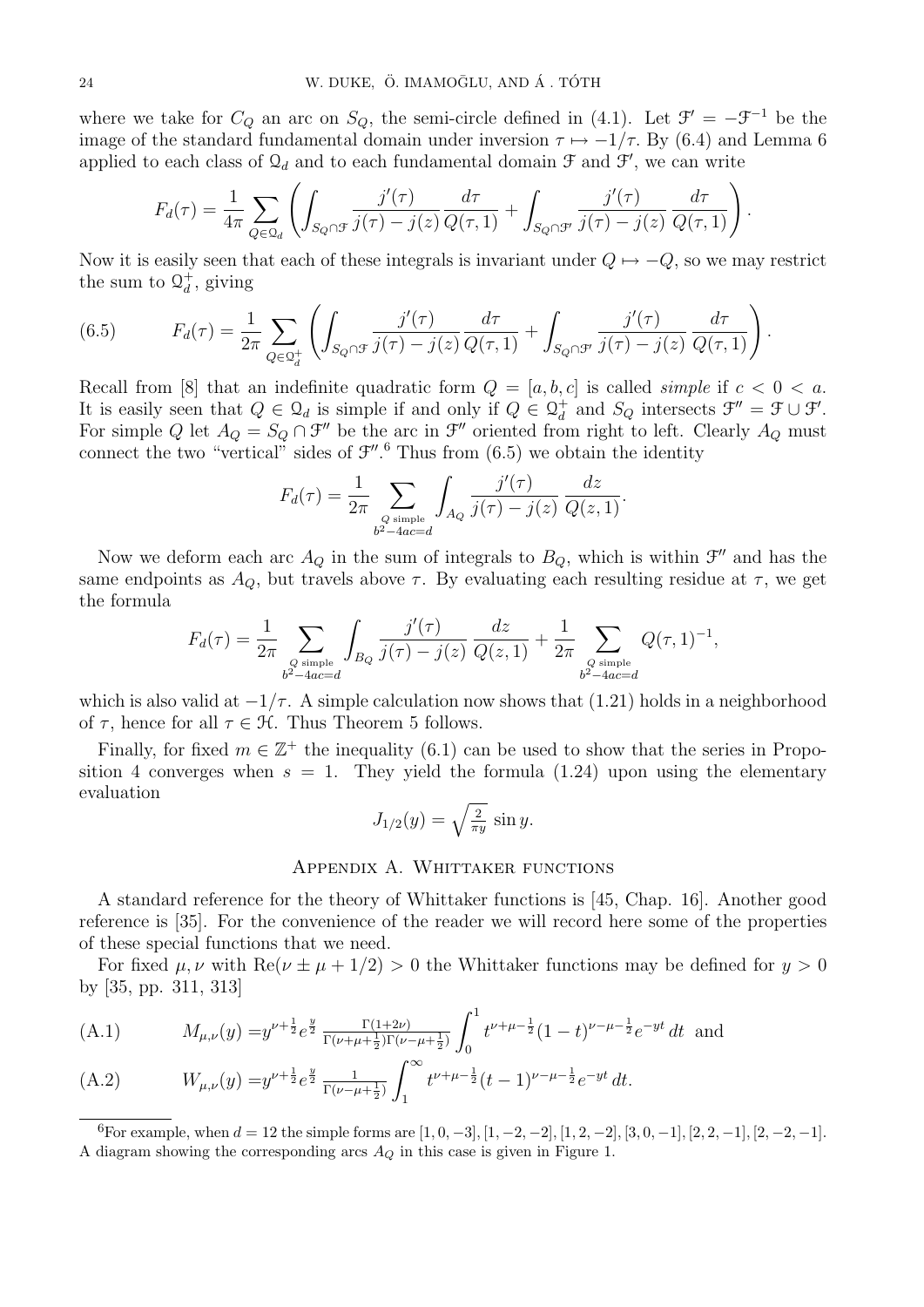Both  $M_{\mu,\nu}(y)$  and  $W_{\mu,\nu}(y)$  satisfy the second order linear differential equation

(A.3) 
$$
\frac{d^2w}{dy^2} + \left(-\frac{1}{4} + \mu y^{-1} + (\frac{1}{4} - \nu^2)y^{-2}\right)w = 0.
$$

Their asymptotic behavior as  $y \to \infty$  for fixed  $\mu, \nu$  is easily found from (A.1) and (A.2) by changing variable  $t \mapsto t/y$ :

(A.4) 
$$
M_{\mu,\nu}(y) \sim \frac{\Gamma(1+2\nu)}{\Gamma(\nu-\mu+\frac{1}{2})} y^{-\mu} e^{y/2}
$$
 and  $W_{\mu,\nu}(y) \sim y^{\mu} e^{-y/2}$ .

In particular, they are linearly independent. For small  $\gamma$  we get directly from  $(A.1)$  that

(A.5) 
$$
M_{\mu,\nu}(y) = y^{\nu + \frac{1}{2}} \left( 1 + \mathcal{O}_{\mu,\nu}(y) \right).
$$

It is also apparent from (A.1) and (A.2) that when  $\nu - \mu = 1/2$  we have

(A.6) 
$$
M_{\mu,\nu}(y) + (2\mu + 1)W_{\mu,\nu}(y) = \Gamma(2\mu + 2)y^{-\mu}e^{y/2},
$$

while when  $\nu + \mu = 1/2$  we have from (A.2) that

(A.7) 
$$
W_{\mu,\nu}(y) = y^{\mu}e^{-y/2}.
$$

The I-Bessel and K-Bessel functions are special Whittaker functions [35]:

$$
I_{\nu}(y) = 2^{-2\nu - \frac{1}{2}} \Gamma(\nu + 1)^{-1} y^{-\frac{1}{2}} M_{0,\nu}(2y) \quad \text{and} \quad K_{\nu}(y) = \sqrt{\frac{\pi}{2y}} W_{0,\nu}(2y).
$$

Their asymptotic properties for large  $y$  thus follow from  $(A.4)$ .

## **REFERENCES**

- [1] Asai, T.; Kaneko, M.; Ninomiya, H., Zeros of certain modular functions and an application. Comment. Math. Univ. St. Paul. 46 (1997), no. 1, 93–101.
- [2] Borcherds, R. E., Automorphic forms on  $O_{s+2,2}(R)$  and infinite products. Invent. Math. 120 (1995), no. 1, 161–213.
- [3] Bringmann, K. ; Ono, K., Arithmetic properties of coefficients of half-integral weight Maass-Poincar series. Math. Ann. 337 (2007), no. 3, 591–612.
- [4] Bruinier, J.H., Borcherds products and Chern classes of Hirzebruch-Zagier divisors. Invent. Math. 138 (1999), no. 1, 51–83.
- [5] Bruinier, J. H.; Funke, J., Traces of CM values of modular functions. J. Reine Angew. Math. 594 (2006), 1–33.
- [6] Bruinier, J. H.; Funke, J., On two geometric theta lifts. Duke Math. J. 125 (2004), no. 1, 45–90.
- [7] Bruinier and Ono, K., Heegner divisors, L-functions and harmonic weak Maass forms, to appear.
- [8] Choie, Yj.; Zagier, D., Rational period functions for  $PSL(2, \mathbb{Z})$ . A tribute to Emil Grosswald: number theory and related analysis, 89–108, Contemp. Math., 143, Amer. Math. Soc., Providence, RI, 1993.
- [9] Duke, W., Modular functions and the uniform distribution of CM points. Math. Ann. 334 (2006), no. 2, 241–252.
- [10] Duke, W.; Friedlander, J. B.; Iwaniec, H. Equidistribution of roots of a quadratic congruence to prime moduli. Ann. of Math. (2) 141 (1995), no. 2, 423–441.
- [11] Duke, W.; Imamoglu, ., A converse theorem and the Saito-Kurokawa lift. Internat. Math. Res. Notices 1996, no. 7, 347–355.
- [12] Duke, W.; Jenkins, P. , Integral traces of singular values of Maass forms, Preprint 2007
- [13] Eichler, M., Grenzkreisgruppen und kettenbruchartige Algorithmen. (German) Acta Arith. 11 1965 169– 180.
- [14] Elstrodt, J; Die Resolvente zum Eigenwertproblem der automorphen Formen in der hyperbolischen Ebene. I Math. Ann. 203 (1973), 295–300, II Math. Z. 132 (1973), 99–134, III Math. Ann. 208 (1974), 99–132.
- [15] Fay, J. D., Fourier coefficients of the resolvent for a Fuchsian group, J. Reine Angew. Math. 293/294 (1977), 143–203.
- [16] Funke, J., Heegner divisors and nonholomorphic modular forms. Compositio Math. 133 (2002), no. 3, 289–321.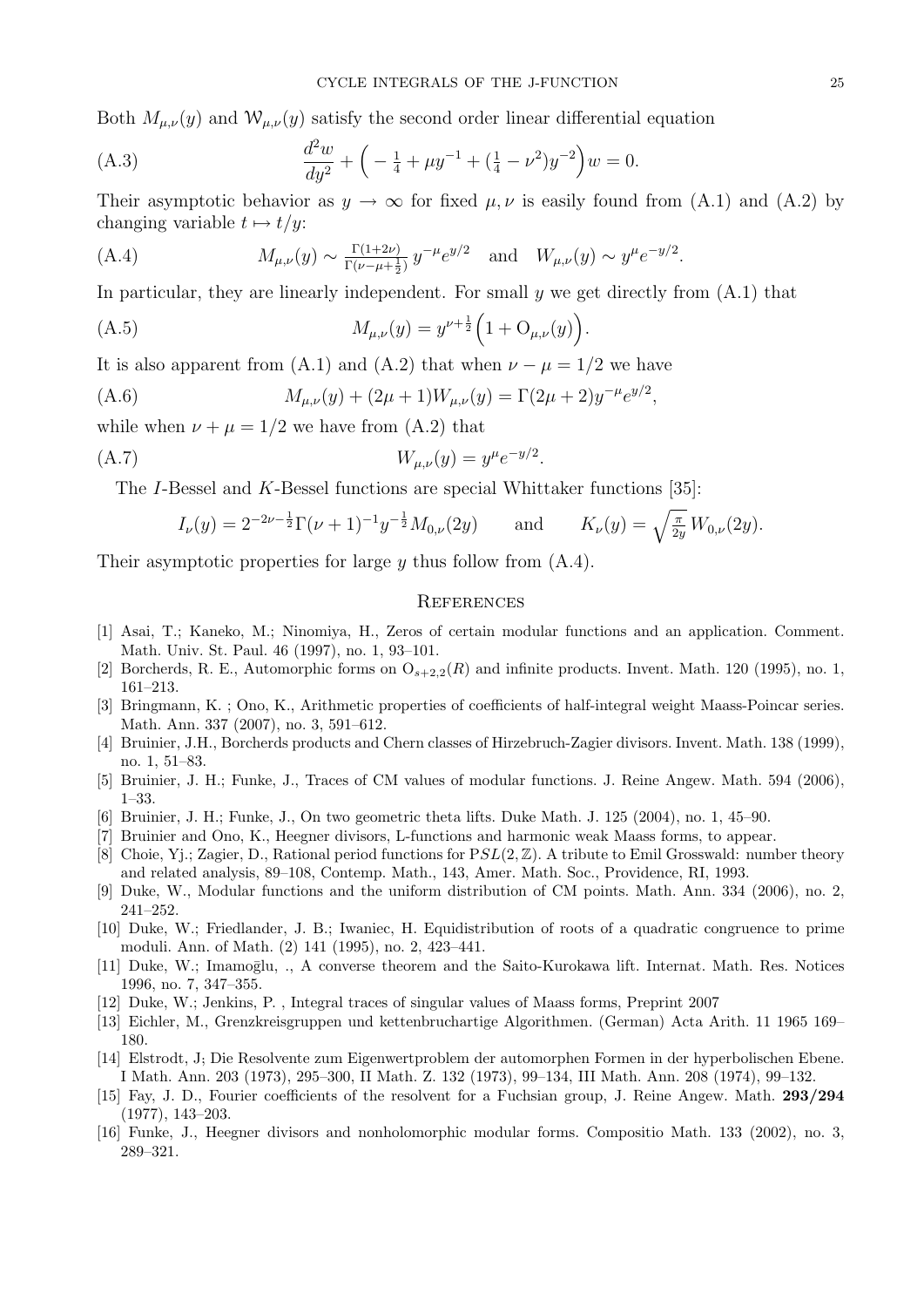- [17] Goldfeld, D.; Hoffstein, J., Eisenstein series of 1/2-integral weight and the mean value of real Dirichlet L-series. Invent. Math. 80 (1985), no. 2, 185–208.
- [18] Gradshteyn, I.S.; Ryzhik, I.M., Table of Integrals, Series and Products, 5th Edition, Academic Press
- [19] Gross, B.; Kohnen, W.; Zagier, D., Heegner points and derivatives of L-series. II. Math. Ann. 278 (1987), no. 1-4, 497–562.
- [20] Hirzebruch, F.; Zagier, D., Intersection numbers of curves on Hilbert modular surfaces and modular forms of Nebentypus. Invent. Math. 36 (1976), 57–113.
- [21] Hooley, C., An asymptotic formula in the theory of numbers. Proc. London Math. Soc. (3) 7 (1957), 396–413.
- [22] Hooley, C., On the number of divisors of a quadratic polynomial. Acta Math. 110 1963 97–114.
- [23] Ibukiyama, T.; Saito, H., On zeta functions associated to symmetric matrices. II. MPI Preprint.
- [24] Iwaniec, H.; Kowalski, E., Analytic number theory. American Mathematical Society Colloquium Publications, 53. American Mathematical Society, Providence, RI, 2004.
- [25] Jenkins, P., Kloosterman sums and traces of singular moduli. J. Number Theory 117 (2006), no. 2, 301–314.
- [26] Observations on the "values" of the elliptic modular function  $j(\tau)$  at real quadratics, http://arxiv.org/abs/0905.3013
- [27] Katok, S.; Sarnak, P., Heegner points, cycles and Maass forms. Israel J. Math. 84 (1993), no. 1-2, 193–227.
- [28] Knopp, M. I., Some new results on the Eichler cohomology of automorphic forms. Bull. Amer. Math. Soc. 80 (1974), 607–632.
- [29] Knopp, M. I., Rational period functions of the modular group. With an appendix by Georges Grinstein. Duke Math. J. 45 (1978), no. 1, 47–62.
- [30] Kohnen, Beziehungen zwischen Modulformen halbganzen Gewichts und Modulformen ganzen Gewichts, Bonner mathematische Schrifte, 131, Bonn, 1981.
- [31] Kohnen, W., Modular forms of half-integral weight on  $\Gamma_0(4)$ . Math. Ann. 248 (1980), no. 3, 249–266.
- [32] Kohnen, W., Fourier coefficients of modular forms of half-integral weight. Math. Ann. 271 (1985), no. 2, 237–268.
- [33] Kohnen, W.; Zagier, D., Values of L-series of modular forms at the center of the critical strip. Invent. Math. 64 (1981), no. 2, 175–198.
- [34] Lebedev, N. N. ,Special functions and their applications. Revised edition, translated from the Russian and edited by Richard A. Silverman. Unabridged and corrected republication. Dover Publications, Inc., New York, 1972.
- [35] Magnus, W.; Oberhettinger, F.; Soni, R. P., Formulas and theorems for the special functions of mathematical physics. Third enlarged edition. Die Grundlehren der mathematischen Wissenschaften, Band 52 Springer-Verlag New York, Inc., New York 1966
- [36] Neunhöffer, H., Über die analytische Fortsetzung von Poincarreihen. (German) S.-B. Heidelberger Akad. Wiss. Math.-Natur. Kl. 1973, 33–90.
- [37] Niebur, D., A class of nonanalytic automorphic functions. Nagoya Math. J. 52 (1973), 133–145.
- [38] Ono, K. , Unearthing the visions of a master: harmonic Maass forms and number theory, Harvard-MIT Current Developments in Mathematics 2008, International Press, (preliminary version).
- [39] Parson, L. A., Modular integrals and indefinite binary quadratic forms. A tribute to Emil Grosswald: number theory and related analysis, 513–523, Contemp. Math., 143, Amer. Math. Soc., Providence, RI, 1993.
- [40] Roelcke, W., Das Eigenwertproblem der automorphen Formen in der hyperbolischen Ebene. I, II. (German) Math. Ann. 167 (1966), 292–337; ibid. 168 1966 261–324.
- [41] Shimura, G., On modular forms of half integral weight. Ann. of Math. (2) 97 (1973), 440–481.
- $[42]$  Tôth,  $\AA$ ., On the evaluation of Sali sums. Proc. Amer. Math. Soc. 133 (2005), no. 3, 643–645.
- [43] Watson, G. N., A Treatise on the Theory of Bessel Functions. Cambridge University Press, Cambridge, England; The Macmillan Company, New York, 1944
- [44] Weil, A., On some exponential sums. Proc. Nat. Acad. Sci. U. S. A. 34, (1948). 204–207.
- [45] Whittaker, E. T.; Watson, G. N., A course of modern analysis. An introduction to the general theory of infinite processes and of analytic functions: with an account of the principal transcendental functions. Fourth edition. Reprinted Cambridge University Press, New York 1962
- [46] Zagier, D., Modular forms associated to real quadratic fields. Invent. Math. 30 (1975), no. 1, 1–46.
- [47] Zagier, D., Nombres de classes et formes modulaires de poids 3/2. (French) C. R. Acad. Sci. Paris Sr. A-B 281 (1975), no. 21, Ai, A883–A886.